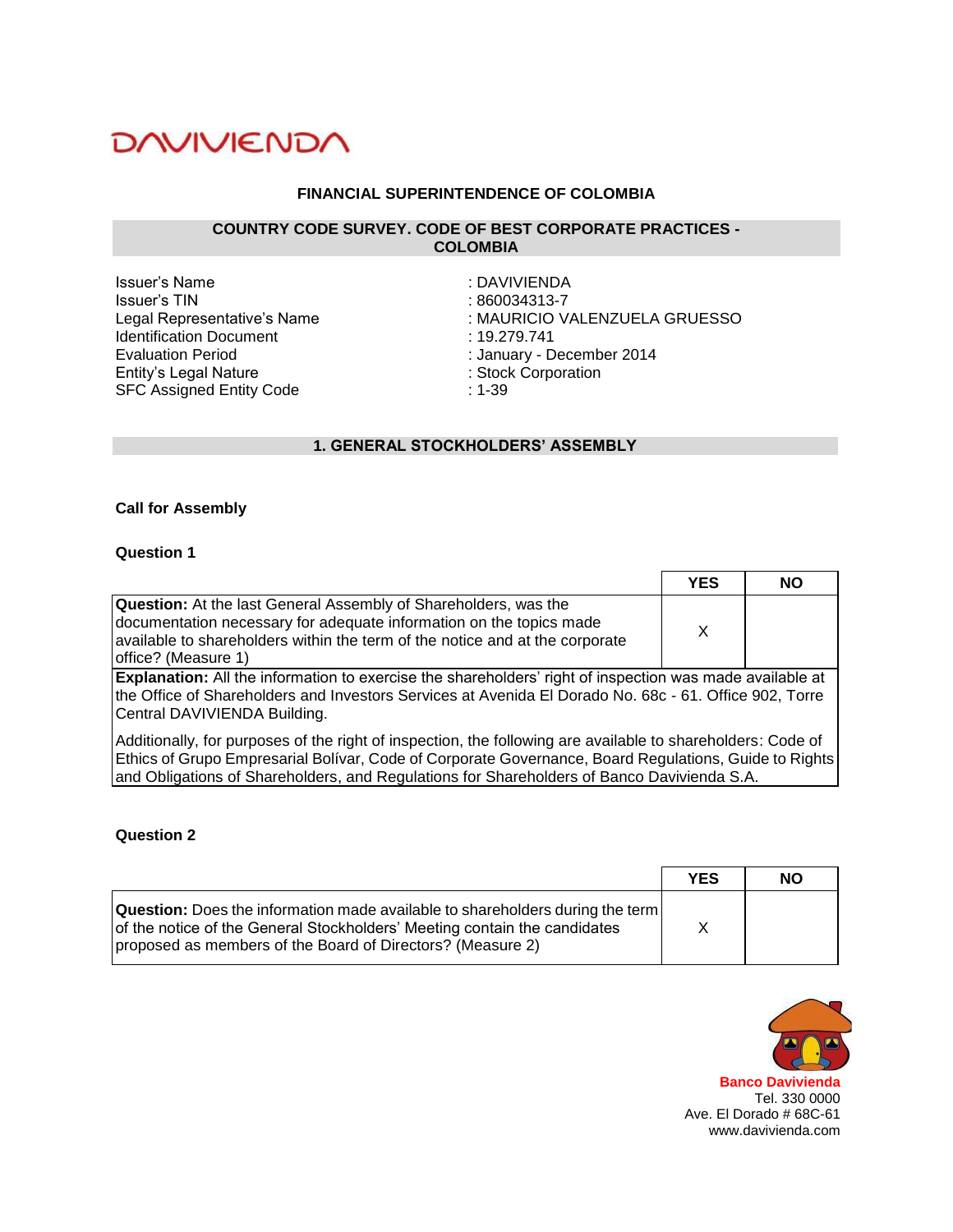#### Explanation:

During 2014 there was no appointment of Directors, because the bylaws provide periods of two years' service for members of this body.

## **Question 3**

|                                                                                                                                                                                                                                                                                                                | <b>YES</b> | <b>NO</b> | N/A |
|----------------------------------------------------------------------------------------------------------------------------------------------------------------------------------------------------------------------------------------------------------------------------------------------------------------|------------|-----------|-----|
| <b>Assumption:</b> If the issuer has any relation with the parent company and/or<br>subsidiaries, answer the question, otherwise, answer N/A.<br><b>Question:</b> Did the issuer make available to the shareholders the financial<br>information on the issuer's subsidiaries and parent company? (Measure 2). | X          |           |     |
| Explanation: Individual and consolidated financial statements were made available according to<br>the legal provisions regarding the matter.                                                                                                                                                                   |            |           |     |

### **Question 4**

|                                                                                                                                                                                                                                                                                             | <b>YES</b> | <b>NO</b> | N/A |
|---------------------------------------------------------------------------------------------------------------------------------------------------------------------------------------------------------------------------------------------------------------------------------------------|------------|-----------|-----|
| <b>Assumption:</b> If the issuer has a Web page, answer the question, otherwise<br>answer N/A.<br><b>Question:</b> Was the notice of the last General Stockholders' Meeting and any<br>other information needed for its proceedings disclosed through the issuer's Web<br>page? (Measure 3) | Χ          |           |     |
| Explanation: The notice to the General Stockholders' Meeting is disclosed in the Corporate Web<br>page as of the date of publication in an ample circulation newspaper and up to the day of the<br>meeting.                                                                                 |            |           |     |

|                                                                                                                                                                                              | <b>YES</b> | NΟ |
|----------------------------------------------------------------------------------------------------------------------------------------------------------------------------------------------|------------|----|
| <b>Question:</b> Were the different issues to be addressed shown separately in the<br>agenda established for the Shareholders' Meetings held in the period under<br>levaluation? (Measure 4) | X          |    |
| Explanation: The agenda was clear and with a logical sequence of issues that did not give rise to any<br>confusion by shareholders.                                                          |            |    |

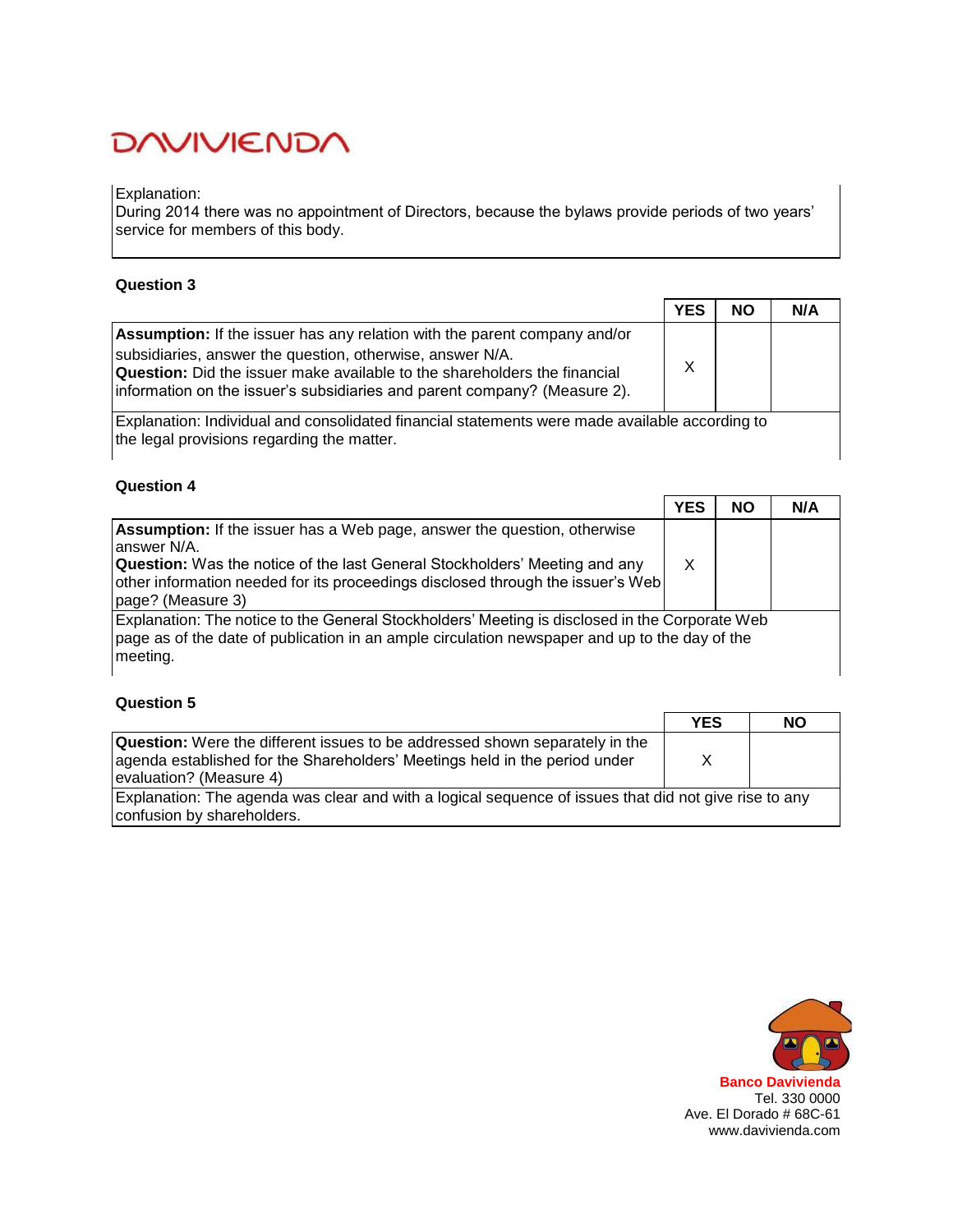# **Proceedings of the Meeting**

## **Question 6**

|                                                                                                                                                                                                                                   | <b>YES</b> | NΟ | N/A |
|-----------------------------------------------------------------------------------------------------------------------------------------------------------------------------------------------------------------------------------|------------|----|-----|
| <b>Assumption:</b> If segregation as defined in the glossary terms was made, answer<br>the question, otherwise, answer N/A.<br><b>Question:</b> Was the segregation approved by the General Stockholders'<br>Meeting? (Measure 5) |            |    |     |
| Explanation: According to the glossary, segregation means scission by company; therefore this measure<br>does not apply.                                                                                                          |            |    |     |

## **Question 7**

|                                                                                                                                                                                                                                         | <b>YES</b> | <b>NO</b> | N/A |
|-----------------------------------------------------------------------------------------------------------------------------------------------------------------------------------------------------------------------------------------|------------|-----------|-----|
| Assumption: If segregation as defined in the glossary terms was made, answer<br>the question, otherwise, answer N/A.<br><b>Question:</b> Was the segregation included in the Notice to the Meeting where it<br>was adopted? (Measure 6) |            |           |     |
| Explanation: According to the glossary, segregation means scission by company; therefore this measure<br>does not apply.                                                                                                                |            |           |     |

# **Question 8**

|                                                                                        | <b>YES</b> | <b>NO</b> | N/A |
|----------------------------------------------------------------------------------------|------------|-----------|-----|
| <b>Assumption:</b> If the corporate object of the issuer has been modified, answer the |            |           |     |
| question, otherwise, answer N/A.                                                       |            |           |     |
| <b>Question:</b> Was the change to the corporate object included in the Notice to the  |            |           |     |
| Meeting where it was adopted? (Measure 6)                                              |            |           |     |
| Explanation: The situation did not occur.                                              |            |           |     |

|                                                                                                                                                                                                                                                                                                                                                  | <b>YES</b> | <b>NO</b> | N/A |
|--------------------------------------------------------------------------------------------------------------------------------------------------------------------------------------------------------------------------------------------------------------------------------------------------------------------------------------------------|------------|-----------|-----|
| <b>Assumption:</b> If a waiver of the preemptive right for subscription was adopted in<br>the Stockholders' Meeting, answer the question, otherwise, answer N/A.<br><b>Question:</b> Was the waiver of the preemptive right for subscription included in<br>the notice to the General Stockholders' Meeting where it was adopted?<br>(Measure 6) |            |           |     |
| Explanation: The situation did not occur.                                                                                                                                                                                                                                                                                                        |            |           |     |

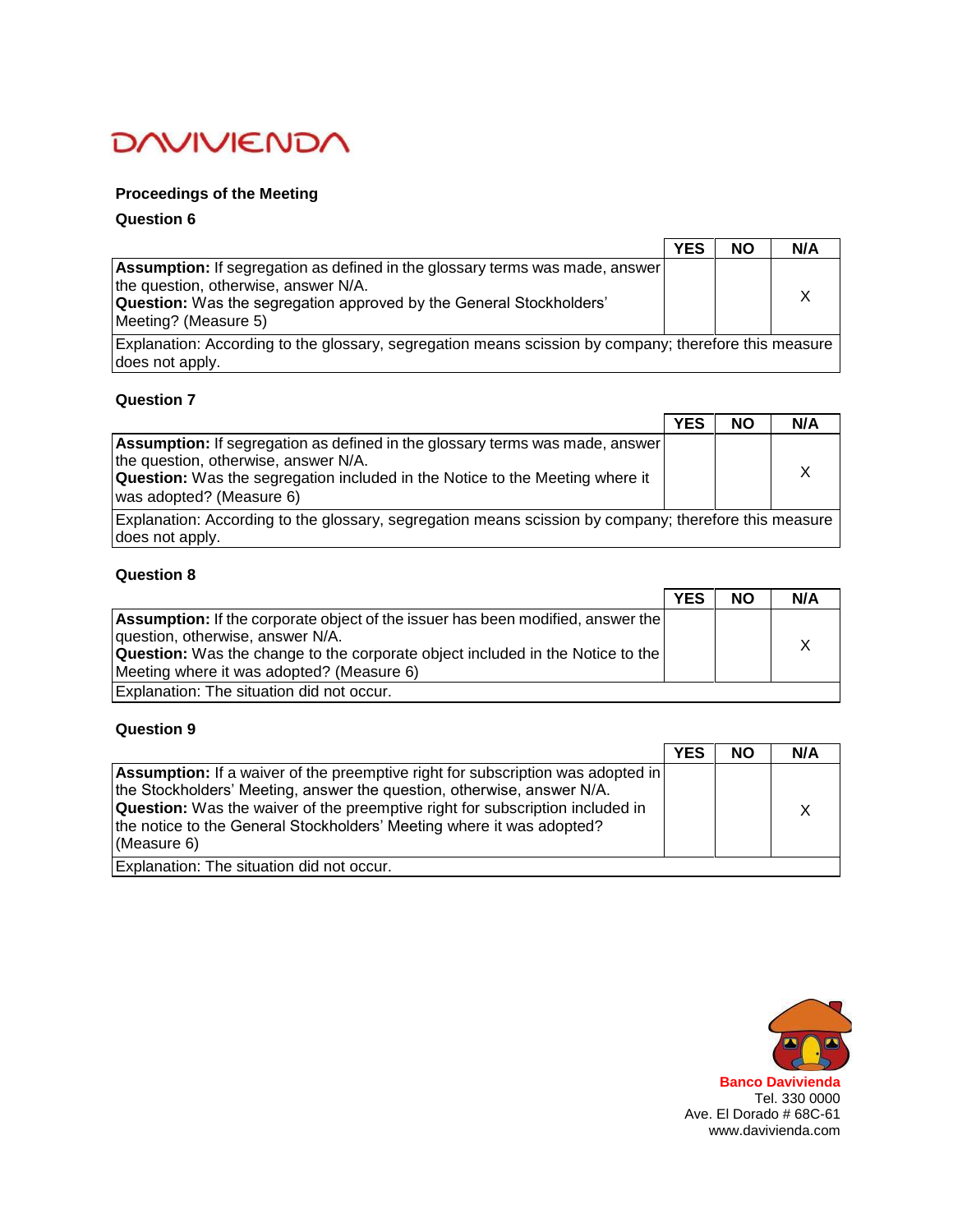#### **Question 10**

|                                                                                                                                                                                                                                                                                | <b>YES</b> | <b>NO</b> | N/A |
|--------------------------------------------------------------------------------------------------------------------------------------------------------------------------------------------------------------------------------------------------------------------------------|------------|-----------|-----|
| <b>Assumption:</b> If the General Stockholders' Meeting modified the corporate<br>domicile, answer the question, otherwise answer N/A.<br><b>Question:</b> Was the change of the corporate domicile included in the Notice to<br>the Meeting where it was adopted? (Measure 6) |            |           |     |
| Explanation: The situation did not occur.                                                                                                                                                                                                                                      |            |           |     |

### **Question 11**

|                                                                                    | <b>YES</b> | <b>NO</b> | N/A |
|------------------------------------------------------------------------------------|------------|-----------|-----|
| <b>Assumption:</b> If the General Stockholders' Meeting adopted advance            |            |           |     |
| dissolution, answer the question, otherwise answer N/A.                            |            |           |     |
| <b>Question:</b> Was the advance dissolution included in the Notice to the Meeting |            |           |     |
| where it was adopted?                                                              |            |           |     |
| Explanation: The situation did not occur.                                          |            |           |     |

## **Question 12**

|                                                                                                  | <b>YES</b> | <b>NO</b> |
|--------------------------------------------------------------------------------------------------|------------|-----------|
| <b>Question:</b> Does the issuer have electronic mechanisms that permit                          |            |           |
| shareholders who cannot attend the Shareholders' Meeting to have access to                       | X          |           |
| the information on its development? (Measure 7)                                                  |            |           |
| Explanation: The proceedings of the meetings held in 2014 were reported in real time through the |            |           |
| Corporate Web page (www.davivienda.com).                                                         |            |           |

# **Approval of Relevant Operations**

|                                                                                                                    | <b>YES</b> | <b>NO</b> | N/A |
|--------------------------------------------------------------------------------------------------------------------|------------|-----------|-----|
| <b>Assumption:</b> If during the evaluation period relevant operations have been                                   |            |           |     |
| carried out with related parties other than those regarding whom the following<br>conditions occur simultaneously: |            |           |     |
| a. That they are performed at market prices, established generally by whoever                                      |            |           |     |
| acts as supplier of the respective good of service, and                                                            |            |           |     |
| b. That the operations correspond to those of the ordinary course of business of                                   |            |           |     |
| the issuer that are not material?                                                                                  |            |           |     |
| Answer the question, otherwise answer N/A.                                                                         |            |           |     |

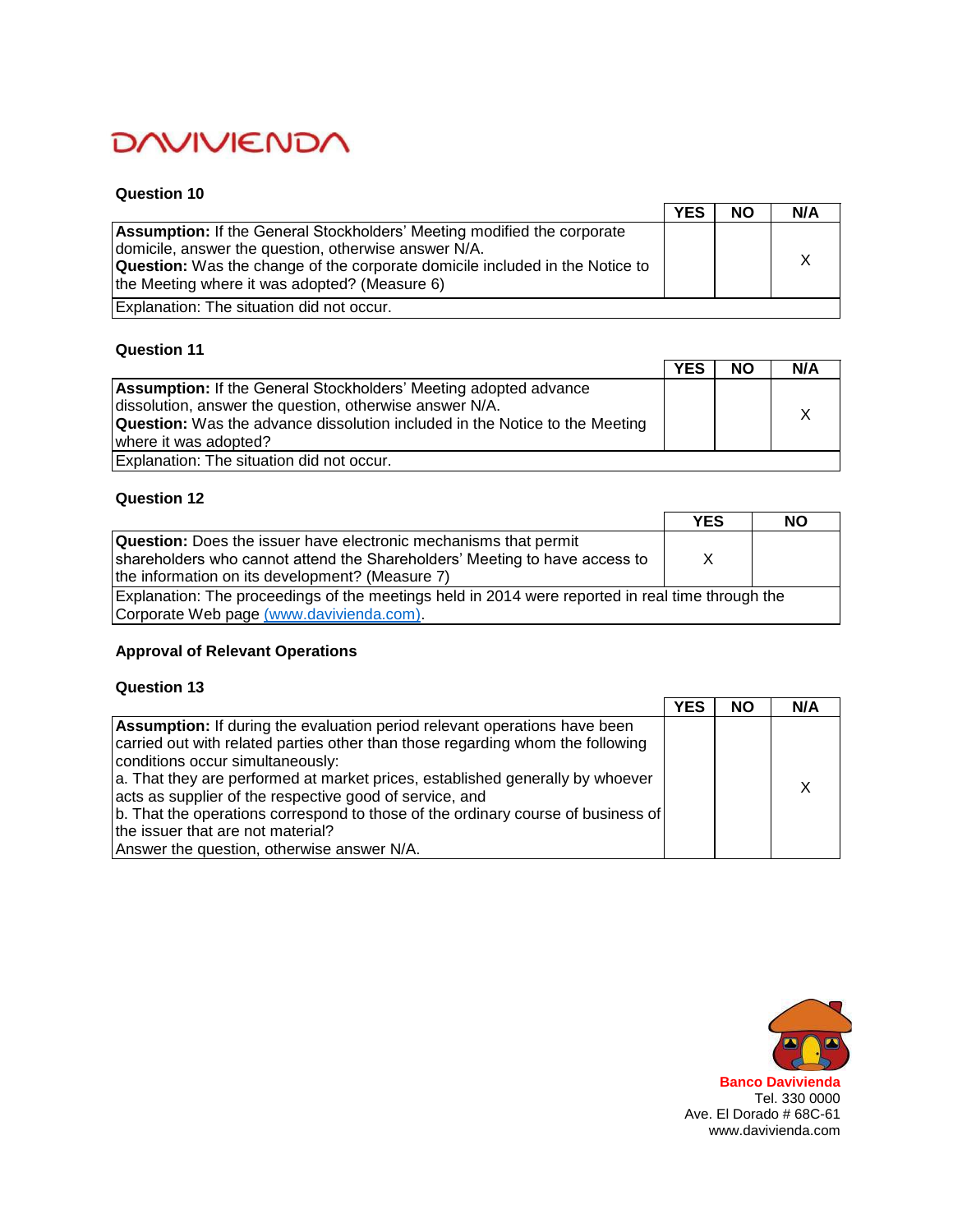**Question:** Were the relevant operations carried out with related parties referred to by the assumption, approved by the General Stockholders' Meeting, except if by express legal provision the issuer was unable to perform them? (Measure 8)

Explanation: The operations carried out with related parties correspond to the ordinary course of business and are performed at market rates.

#### **Equitable rights and treatment of shareholders**

# **Question 14**

|                                                                                                                                                                                                                                    | <b>YES</b> | <b>NO</b> |
|------------------------------------------------------------------------------------------------------------------------------------------------------------------------------------------------------------------------------------|------------|-----------|
| <b>Question:</b> Does the issuer disclose to the public clearly, accurately and<br>thoroughly, the rights and obligations inherent to the condition of shareholder?<br>(Measure 9)                                                 | X          |           |
| Explanation: The Bank discloses this information to its shareholders through the Corporate Governance<br>documents published in the Corporate Web page, especially through the Guide to Rights and Obligations<br>of Shareholders. |            |           |

**Question 15**

|                                                                                                                                        | <b>YES</b> | <b>NO</b> |
|----------------------------------------------------------------------------------------------------------------------------------------|------------|-----------|
| <b>Question:</b> Does the issuer disclose permanently to the public the classes of<br>shares issued? (Measure 10)                      |            |           |
| Explanation: This information is disclosed to shareholders through the Corporate Web page, at the<br>Corporate Governance/Shares link. |            |           |

#### **Question 16**

|                                                                                                | <b>YES</b> | NO |
|------------------------------------------------------------------------------------------------|------------|----|
| <b>Question:</b> Does the issuer disclose permanently to the public the number of              |            |    |
| shares issued? (Measure 10)                                                                    |            |    |
| <b>Explanation:</b>                                                                            |            |    |
| This information is disclosed to shareholders through the Corporate Web page, at the Corporate |            |    |
| Governance/Shares link.                                                                        |            |    |

|                                                                                                                                               | <b>YES</b> | <b>NO</b> |
|-----------------------------------------------------------------------------------------------------------------------------------------------|------------|-----------|
| <b>Question:</b> Does the issuer disclose permanently to the public the number of<br>shares in reserve for each class of shares? (Measure 10) |            |           |

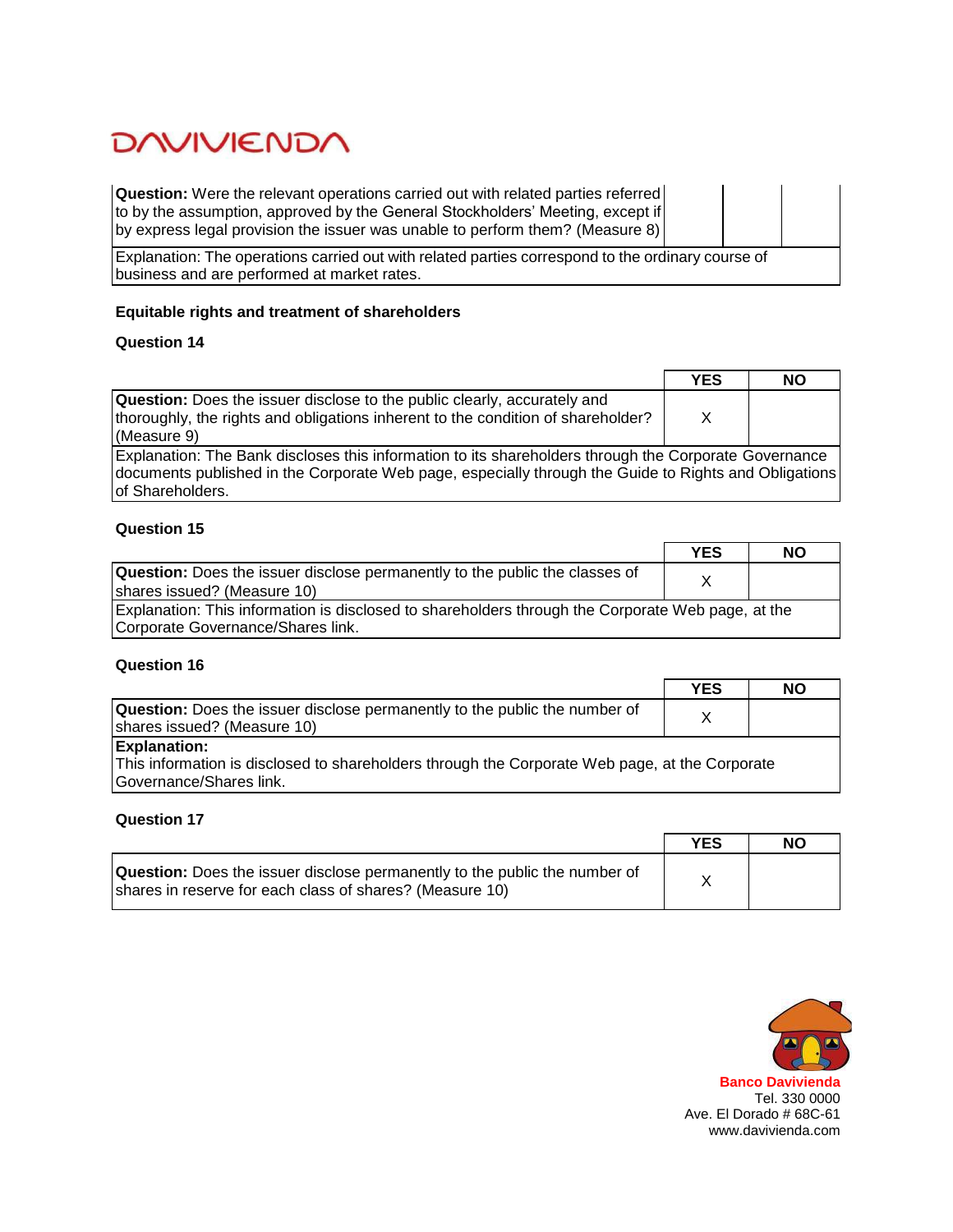Explanation: This information is disclosed to shareholders through the Corporate Web page.

### **Question 18**

|                                                                                                        | <b>YES</b> | <b>NO</b> |
|--------------------------------------------------------------------------------------------------------|------------|-----------|
| <b>Question:</b> Does the issuer have internal operating regulations for the General                   |            |           |
| Stockholders' Meeting? (Measure 11)                                                                    |            |           |
| Explanation: The General Stockholders' Meeting adopted its internal regulations in the meeting held on |            |           |
| March 7, 2008. The text may be consulted in the Corporate Web page, www.davivienda.com.                |            |           |

#### **Question 19**

|                                                                                                                                                                                                                                                                                                                      | <b>YES</b> | <b>NO</b> | N/A |
|----------------------------------------------------------------------------------------------------------------------------------------------------------------------------------------------------------------------------------------------------------------------------------------------------------------------|------------|-----------|-----|
| <b>Assumption:</b> If the issuer has internal operating regulations for the General<br>Stockholders' Meeting, answer the question, otherwise answer N/A.<br><b>Question:</b> Do the Internal Operating Regulations for the General Stockholders'<br>Meeting include measures about Notices to meetings? (Measure 11) | х          |           |     |

Explanation: The approved regulations of the General Stockholders' Meeting include measures for the Notices to Meetings in Articles 3 to 7. The text may be consulted in the Corporate Web page, [www.davivienda.com.](http://www.davivienda.com/)

#### **Question 20**

|                                                                                                                                                                                                                                                                                                                             | <b>YES</b> | <b>NO</b> | N/A |
|-----------------------------------------------------------------------------------------------------------------------------------------------------------------------------------------------------------------------------------------------------------------------------------------------------------------------------|------------|-----------|-----|
| <b>Assumption:</b> If the issuer has internal operating regulations for the General<br>Stockholders' Meeting, answer the question yes or no, otherwise, answer N/A.<br><b>Question:</b> Do the Internal Operating Regulations for the General Stockholders'<br>Meeting include measures about its proceedings? (Measure 11) |            |           |     |
| Explanation: The regulations approved by the General Stockholders' Meeting contemplate measures                                                                                                                                                                                                                             |            |           |     |

about its proceedings in Title IV. The text may be consulted in the Corporate Web page.

#### **II. BOARD OF DIRECTORS**

**Size, Composition and Operation**

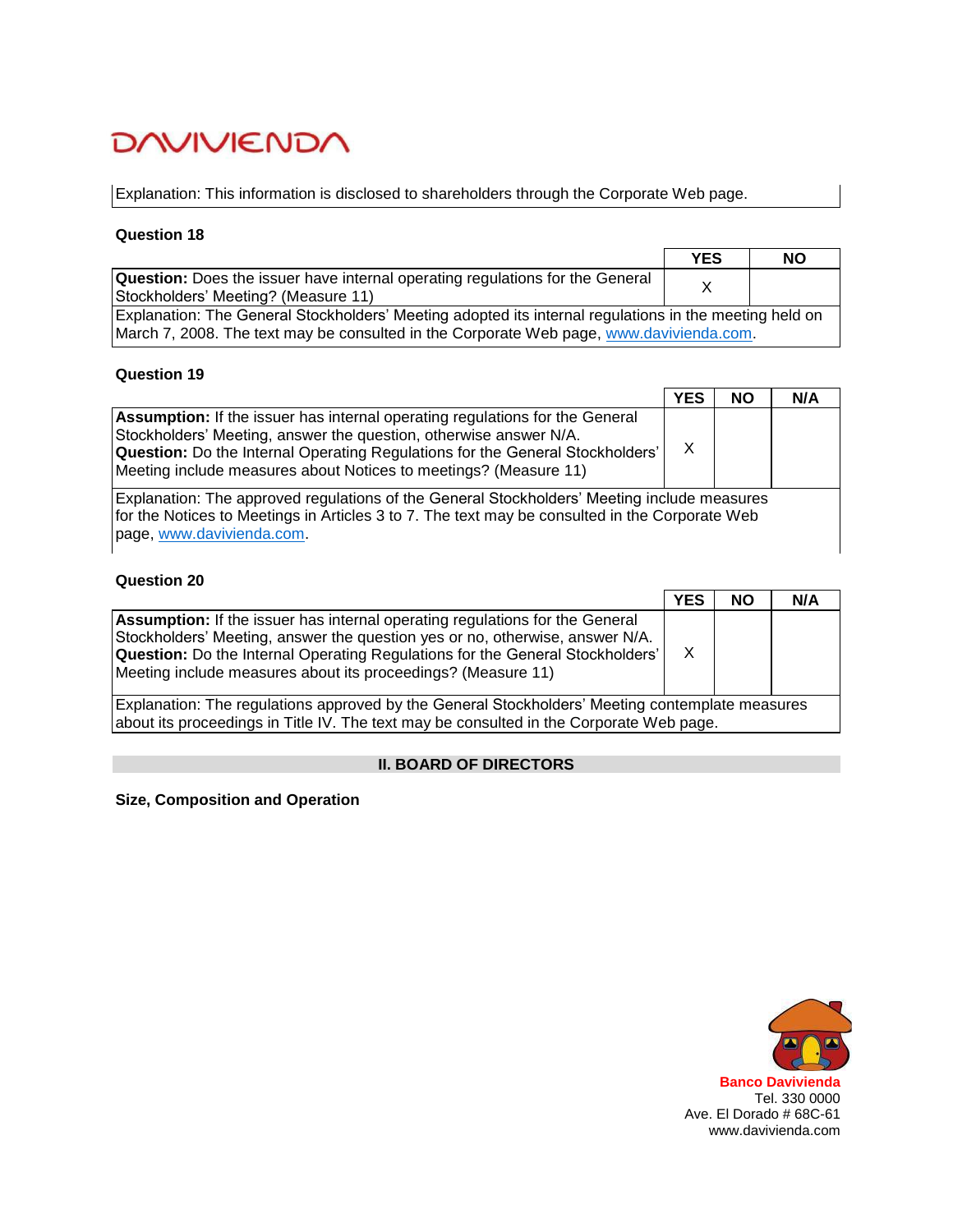#### **Question 21**

|                                                                                                                                                                      | <b>YES</b> | <b>NO</b> |
|----------------------------------------------------------------------------------------------------------------------------------------------------------------------|------------|-----------|
| <b>Question:</b> Is the Board of Directors of the issuer composed by an odd number of<br>members sufficient for the adequate performance of its duties? (Measure 12) |            |           |
| Explanation: The Board of Directors of the Bank consists of 5 principal members and their respective<br>personal alternates.                                         |            |           |

#### **Question 22**

|                                                                                                   | <b>YES</b> | NO |
|---------------------------------------------------------------------------------------------------|------------|----|
| <b>Question:</b> Does the issuer's Board of Directors meet at least once a month?<br>(Measure 13) |            |    |
| Explanation: The Board of Directors meets at least once a month.                                  |            |    |

### **Question 23**

|                                                                                                                                                          | <b>YES</b> | <b>NO</b> |
|----------------------------------------------------------------------------------------------------------------------------------------------------------|------------|-----------|
| <b>Question:</b> Does the Board of Directors have Internal Operating Regulations?<br>(Measure 14)                                                        |            |           |
| Explanation: The Board of Directors approved its regulations in the meeting of December 18, 2007. The<br>text may be reviewed on the Corporate Web page. |            |           |

# **Question 24**

|                                                                                                                                                                                                                                                                                                 | <b>YES</b> | <b>NO</b> | N/A |
|-------------------------------------------------------------------------------------------------------------------------------------------------------------------------------------------------------------------------------------------------------------------------------------------------|------------|-----------|-----|
| <b>Assumption:</b> If the issuer has internal operating regulations for the Board of<br>Directors, answer the question, otherwise answer N/A.<br><b>Question:</b> Were the Internal Operating Regulations for the Board of Directors<br>informed to all the issuer's shareholders? (Measure 14) |            |           |     |
| $\Box$ Evalopation: The requistions have been made available to shareholders through different                                                                                                                                                                                                  |            |           |     |

Explanation: The regulations have been made available to shareholders through different mechanisms: (i) Remittance as relevant information, (ii) Publication on the Corporate Web page, (iii) Documentation made available to the shareholders for the exercise of the right of inspection.

### **Question 25**

|                                                                                      | <b>YES</b> | <b>NO</b> | N/A |
|--------------------------------------------------------------------------------------|------------|-----------|-----|
| <b>Assumption:</b> If the issuer has internal operating regulations for the Board of |            |           |     |
| Directors, answer the question, otherwise answer N/A.                                |            |           |     |

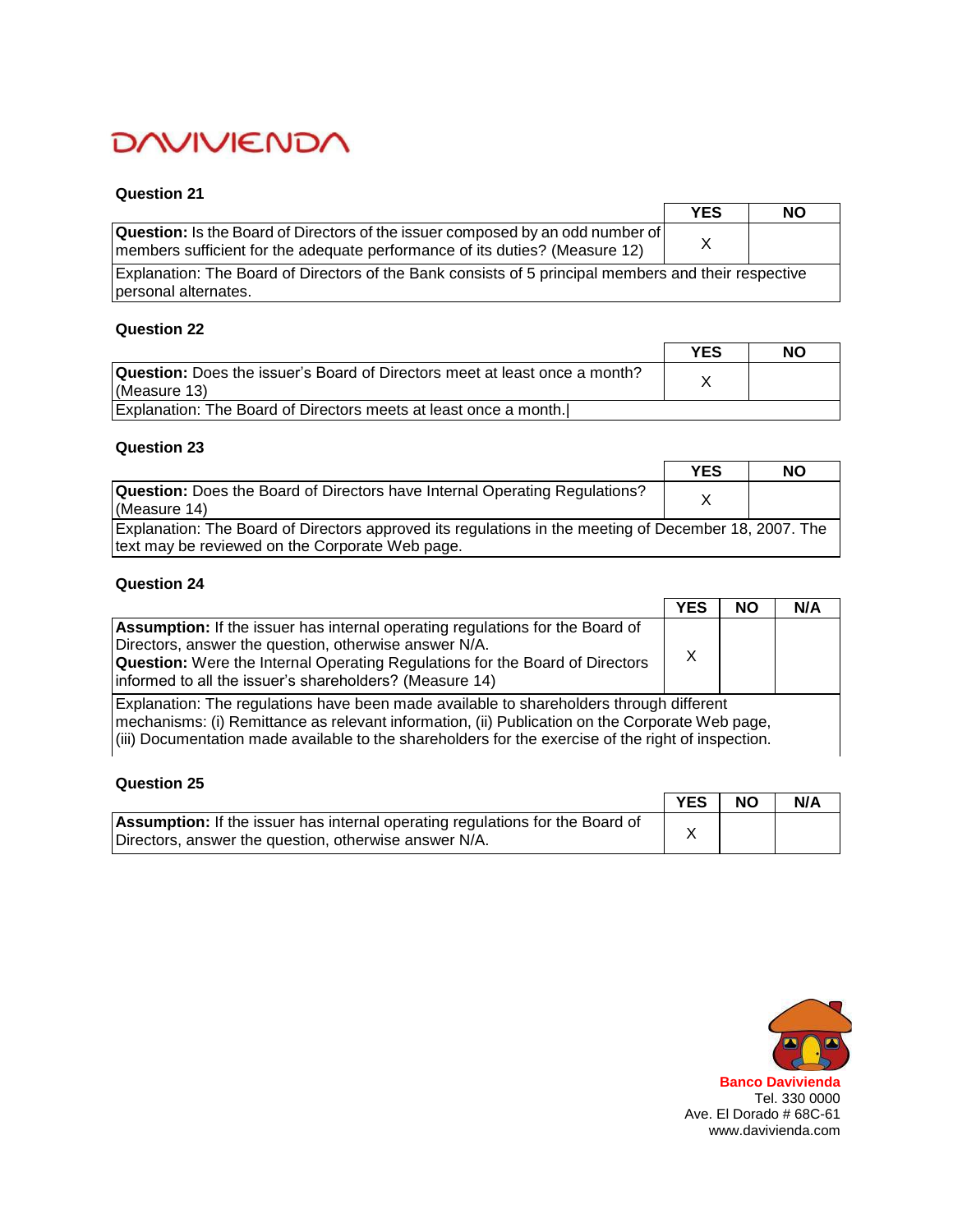| <b>Question:</b> Do the Internal Operating Regulations for the Board of Directors have<br>a binding nature for all members of same? (Measure 14)               |  |  |
|----------------------------------------------------------------------------------------------------------------------------------------------------------------|--|--|
| Explanation: The text of the regulations provides that their approval assumes acceptance of the<br>same by the members of the Board of Directors (Article 47). |  |  |

#### **Question 26**

|                                                                                                                                                                                                                                                                           | <b>YES</b> | <b>NO</b> | N/A |
|---------------------------------------------------------------------------------------------------------------------------------------------------------------------------------------------------------------------------------------------------------------------------|------------|-----------|-----|
| <b>Assumption:</b> If the issuer has internal operating regulations of the Board of<br>Directors, answer the question, otherwise answer N/A.                                                                                                                              |            |           |     |
| <b>Question:</b> Do the Internal Operating Regulations for the Board of Directors<br>contemplate the subject of information that should be made available to Board<br> members appointed for the first time and in general the suggestions in Measure<br>18? (Measure 14) | X          |           |     |
| Explanation: This is contemplated in Article 11 of the Board of Directors Regulations.                                                                                                                                                                                    |            |           |     |

# **Question 27**

|                                                                                                                                                                                                                                                                                                                                                                                                                                                                                                                                        | <b>YES</b> | <b>NO</b> | N/A |  |
|----------------------------------------------------------------------------------------------------------------------------------------------------------------------------------------------------------------------------------------------------------------------------------------------------------------------------------------------------------------------------------------------------------------------------------------------------------------------------------------------------------------------------------------|------------|-----------|-----|--|
| <b>Assumption:</b> If the issuer has internal operating regulations for the Board of<br>Directors, answer the question, otherwise answer N/A.<br><b>Question:</b> Do the Internal Operating Regulations for the Board of Directors<br>contemplate that the minutes of the meetings must identify the supports that<br>serve as a basis for the making of decisions, as well as the reasons for<br>conformity or unconformity taken into account to make those decisions, and in<br>general the suggestions of Measure 19? (Measure 14) | X          |           |     |  |
| Explanation: Article 29 of the Board of Directors Regulations contemplates that in the minutes of the Board<br>of Directors meetings, evidence will be recorded of the studies, rationale and other sources of information<br>that served as a basis for the making of decisions by the Board, as well as the reasons in favor and against<br>that were taken into account to make those decisions.                                                                                                                                    |            |           |     |  |

|                                                                                      | <b>YES</b> | <b>NO</b> | N/A |
|--------------------------------------------------------------------------------------|------------|-----------|-----|
| <b>Assumption:</b> If the issuer has internal operating regulations for the Board of |            |           |     |
| Directors, answer the question, otherwise answer N/A.                                |            |           |     |

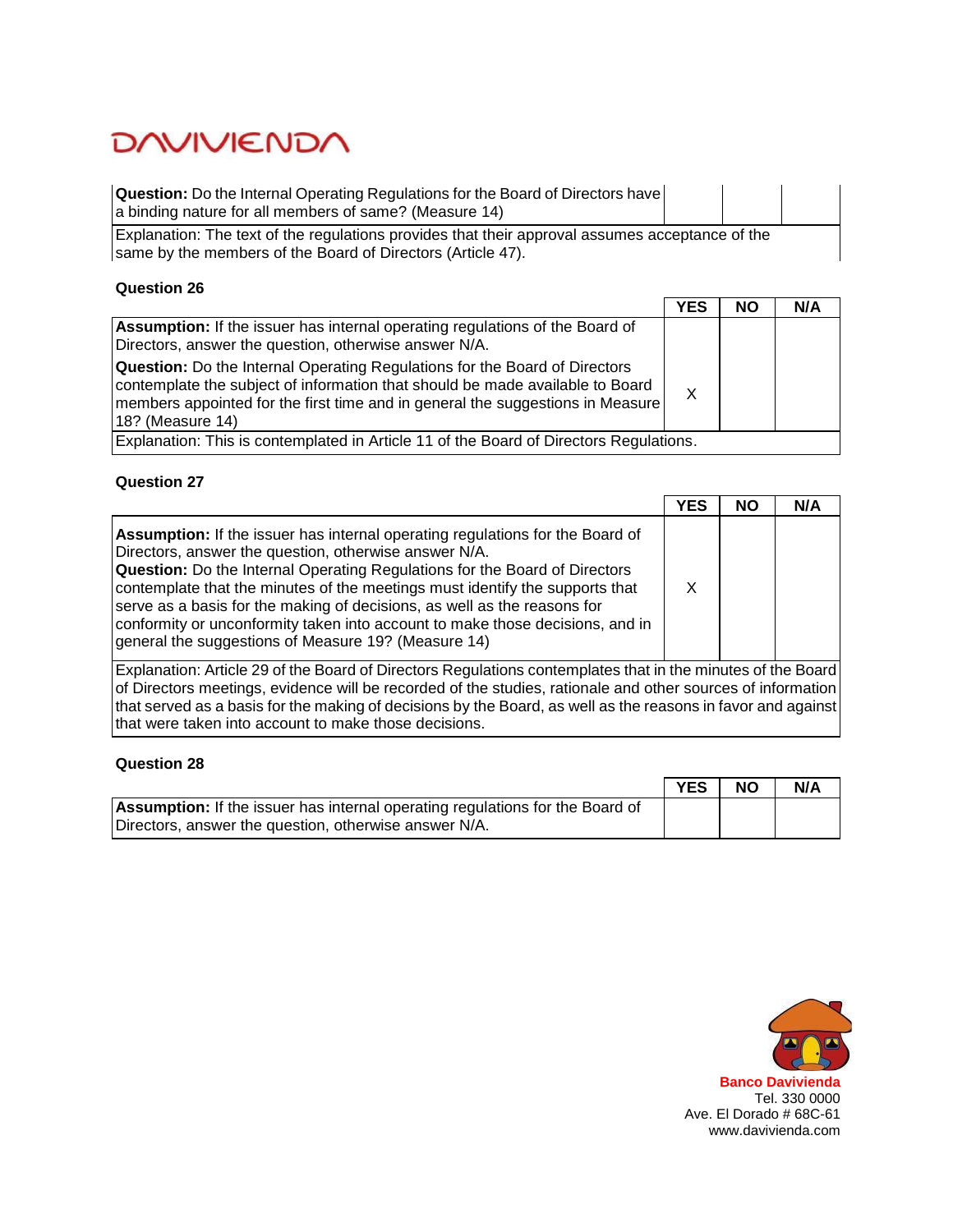**Question:** Do the Internal Operating Regulations for the Board of Directors contemplate the advance term before Board meetings within which information shall be presented to the members and, in general, the suggestions of Measure 20? (Measure 14)

X

Explanation: The advance notice term is defined in Article 32 of the Board of Directors Regulations, which are published on the corporate web page, [www.davivienda.com.](http://www.davivienda.com/)

### **Question 29**

|                                                                                                                                               | <b>YES</b> | <b>NO</b> | N/A |
|-----------------------------------------------------------------------------------------------------------------------------------------------|------------|-----------|-----|
| <b>Assumption:</b> If the issuer has internal operating regulations for the Board of                                                          |            |           |     |
| Directors, answer the question, otherwise answer N/A.<br><b>Question:</b> Is the advance notice term before Board meetings within which the   |            | X.        |     |
| information will be presented to the Board members provided for in the Internal<br>Operating Regulations less than two (2) days? (Measure 20) |            |           |     |
| Explanation: Article 32 of the Board of Directors Regulations establishes a minimum advance                                                   |            |           |     |

notice term of 2 days; therefore, Measure 20 is adopted and put into practice.

# **Question 30**

|                                                                                                                                                                                                                                                                                                                                                                  | <b>YES</b> | <b>NO</b> | N/A |
|------------------------------------------------------------------------------------------------------------------------------------------------------------------------------------------------------------------------------------------------------------------------------------------------------------------------------------------------------------------|------------|-----------|-----|
| Assumption: If the issuer has internal operating regulations for the Board of<br>Directors, answer the question, otherwise answer N/A.<br><b>Question:</b> Do the Internal Operating Regulations for the Board of Directors<br>establish the means through which the Board members may collect information<br>presented to them before the meeting? (Measure 20) |            |           |     |
| Explanation: This is contemplated in Article 32 of the Board of Directors Regulations.                                                                                                                                                                                                                                                                           |            |           |     |

|                                                                                      | <b>YES</b> | <b>NO</b> | N/A |
|--------------------------------------------------------------------------------------|------------|-----------|-----|
| <b>Assumption:</b> If the issuer has internal operating regulations for the Board of |            |           |     |
| Directors, answer the question, otherwise answer N/A.                                |            |           |     |
| <b>Question:</b> Do the Internal Operating Regulations for the Board                 |            |           |     |

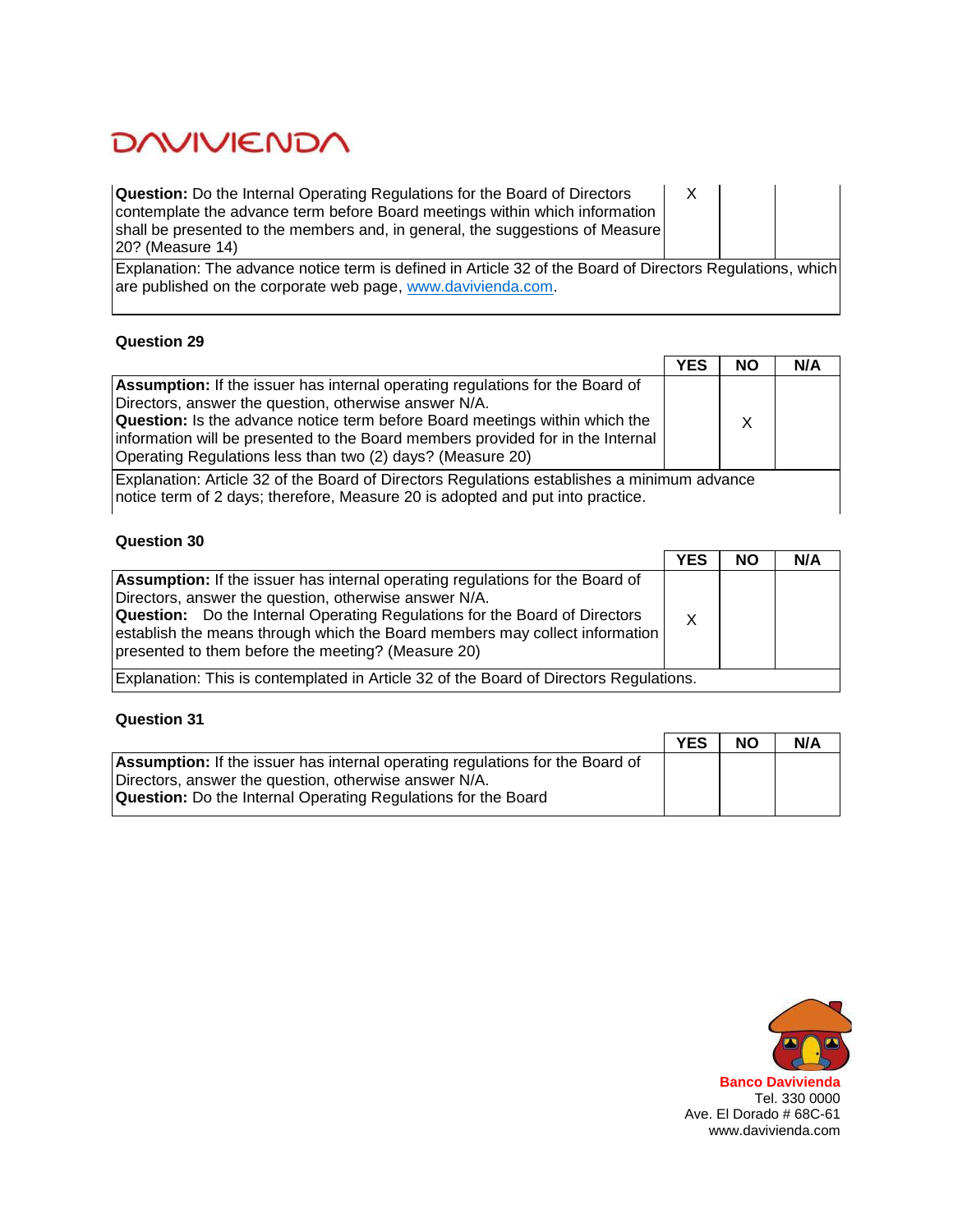| of Directors contemplate the possibility that said body, at the request of any of its<br>members, may hire an external advisor to contribute elements of judgment<br>necessary for the adoption of certain decisions? (Measure 22) |  |  |  |  |
|------------------------------------------------------------------------------------------------------------------------------------------------------------------------------------------------------------------------------------|--|--|--|--|
| Explanation: This is contemplated in Article 33 of the Board of Directors Regulations.                                                                                                                                             |  |  |  |  |

# **Question 32**

|                                                                                                                                                                                                                                                                                                                                                                                                                                                            | <b>YES</b> | <b>NO</b> | N/A |
|------------------------------------------------------------------------------------------------------------------------------------------------------------------------------------------------------------------------------------------------------------------------------------------------------------------------------------------------------------------------------------------------------------------------------------------------------------|------------|-----------|-----|
| Assumption: If the issuer has internal operating regulations for the Board of<br>Directors, answer the question, otherwise answer N/A.<br><b>Question:</b> Do the Internal Operating Regulations for the Board of Directors<br>contemplate the conditions under which said body, at the request of any of its<br>members, may hire an external advisor to contribute elements of judgment<br>necessary for the adoption of certain decisions? (Measure 22) |            |           |     |
| Explanation: This is contemplated in Article 33 of the Board of Directors Regulations.                                                                                                                                                                                                                                                                                                                                                                     |            |           |     |

## **Question 33**

|                                                                                                                                                                                                                                                                                   | <b>YES</b> | <b>NO</b> |
|-----------------------------------------------------------------------------------------------------------------------------------------------------------------------------------------------------------------------------------------------------------------------------------|------------|-----------|
| Question: In order to designate a member of the Board of Directors, does the<br>Issuer take into account that the potential member meets the requirements of<br>professional background, academic training and experience for the best<br>performance of his duties? (Measure 15) | X          |           |
| Explanation: Pursuant to Article 9 of the Board of Directors Regulations, in the election of a Board of<br>Directors member his personal and professional qualities and specialized competences are taken into<br>consideration.                                                  |            |           |

|                                                                                                       | <b>YES</b> | <b>NO</b> |
|-------------------------------------------------------------------------------------------------------|------------|-----------|
| <b>Question:</b> Are the majority of the members of the Board of Directors or body that               |            |           |
| substitutes it independent? (Measure 16)                                                              |            |           |
| Explanation: They are independent in terms of Measure 16 of the Country Code; that is, there is not a |            |           |
| number of employed people who, when gathered in a meeting and in exercise of their duties as members, |            |           |
| can form majorities for decisions, general or special.                                                |            |           |

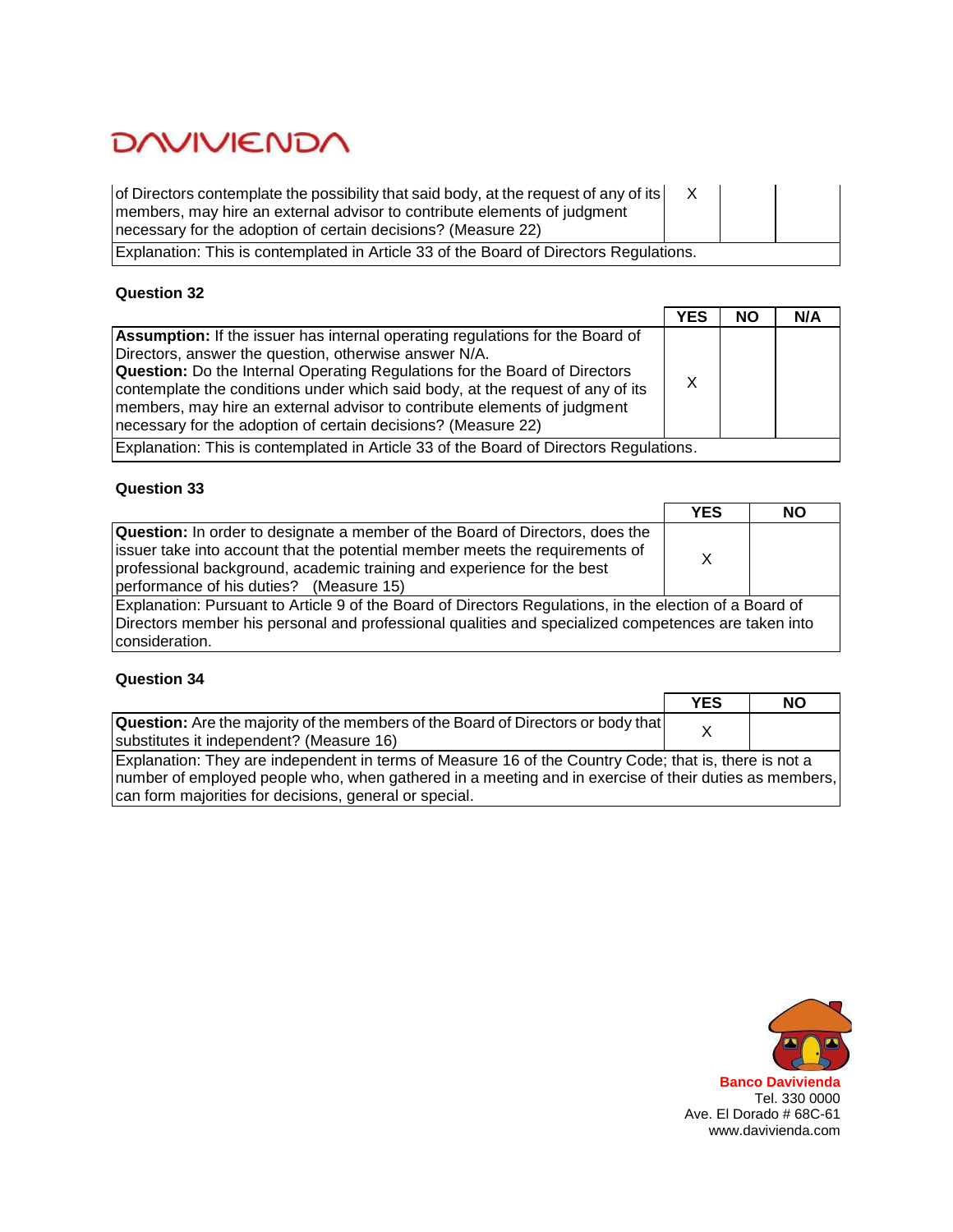#### **Duties and rights of members of the Board of Directors**

**Question 35**

|                                                                                                                                                                                                                                                                         | <b>YES</b> | <b>NO</b> |
|-------------------------------------------------------------------------------------------------------------------------------------------------------------------------------------------------------------------------------------------------------------------------|------------|-----------|
| <b>Question:</b> Do the members of the Board of Directors report the existence of<br>direct or indirect relations they maintain with any interest group, from which<br>conflict of interest situations could derive or influence their opinion or vote?<br>(Measure 17) |            |           |
|                                                                                                                                                                                                                                                                         |            |           |

#### **Explanation:**

Article 38 of the Board of Directors Regulations contemplates the duties of information of members of the Board. Within these duties are, among others, to report the companies in which they are shareholders, companies in which they are administrators, and the major activities carried out as advisors or consultants and the names of the companies to which they render services, if applicable.

#### **Question 36**

|                                                                                                                                                                                                                                                                                | <b>YES</b> | NO |
|--------------------------------------------------------------------------------------------------------------------------------------------------------------------------------------------------------------------------------------------------------------------------------|------------|----|
| <b>Question:</b> Does the issuer make available to its Board of Directors members<br>appointed for the first time sufficient information in order that they may have<br>specific knowledge regarding the issuer and the sector where it performs its<br>business? (Measure 18) |            |    |
|                                                                                                                                                                                                                                                                                |            |    |

#### **Explanation:**

When a new director is designated, all general information on the company that will allow him to appreciate the scope of his responsibilities is made available to him; in addition, this is contemplated in Article 11 of the Board of Directors Regulations.

#### **Question 37**

|                                                                                                                                                                                                                                          | <b>YES</b> | <b>NO</b> |
|------------------------------------------------------------------------------------------------------------------------------------------------------------------------------------------------------------------------------------------|------------|-----------|
| <b>Question:</b> Does the issuer make available to its Board of Directors members<br> appointed for the first time information related to the responsibilities, obligations<br>and functions that derive from the position? (Measure 18) |            |           |
| Evnlanation:                                                                                                                                                                                                                             |            |           |

#### **Explanation:**

The delivery of the Bylaws, Good Corporate Governance Code and Regulations of the Board of Directors, among others, is contemplated. These documents detail the functions, obligations and responsibilities of the Board of Directors members.

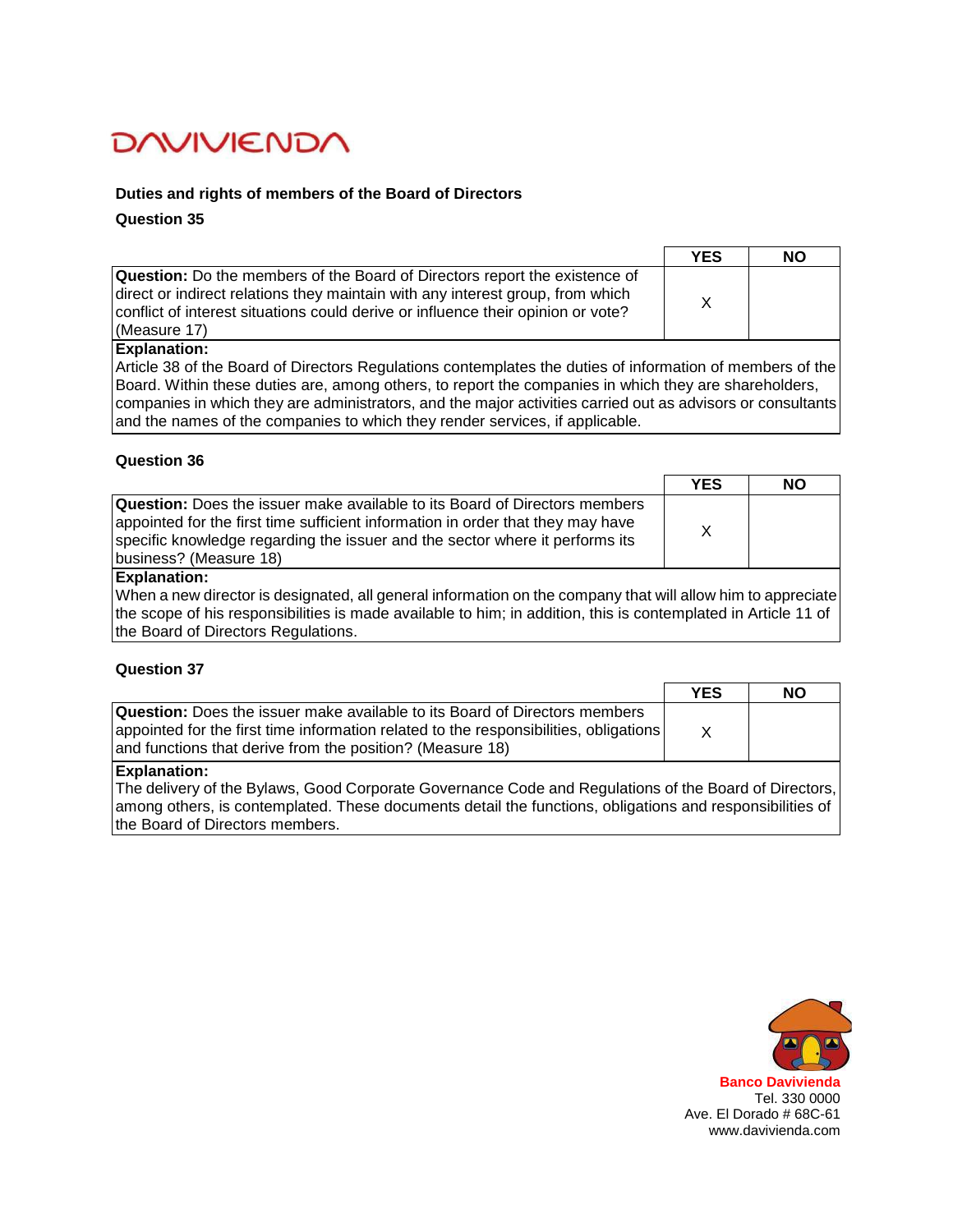#### **Question 38**

| <b>Question:</b> Do the minutes of the Board of Directors meetings identify the<br>studies, rationale and other sources of information that serve as basis for the<br>making of decisions? (Measure 19) | <b>YES</b> | <b>NO</b> |
|---------------------------------------------------------------------------------------------------------------------------------------------------------------------------------------------------------|------------|-----------|
|                                                                                                                                                                                                         |            |           |
| <b>Explanation:</b>                                                                                                                                                                                     |            |           |

The minutes contain information related to the documents that served as bases for the making of decisions; those documents are kept as annexes to the minutes.

### **Question 39**

|                                                                                | <b>YES</b> | NO |
|--------------------------------------------------------------------------------|------------|----|
| <b>Question:</b> Do the minutes of the Board of Directors meetings include the |            |    |
| reasons for conformity or inconformity taken into account in the making of     |            |    |
| decisions? (Measure 19)                                                        |            |    |
|                                                                                |            |    |

Explanation\*:

The minutes of the Board of Directors meetings reflect the analysis carried out of the subject submitted for consideration and evidence is recorded of the studies, rationale and other sources of information that served as basis for the making of decisions, as well as the reasons in favor and against that were taken into account for the making of these decisions.

### **Question 40**

|                                                                                                                                                                                                                                                                                              | <b>YES</b> | <b>NO</b> |
|----------------------------------------------------------------------------------------------------------------------------------------------------------------------------------------------------------------------------------------------------------------------------------------------|------------|-----------|
| <b>Question:</b> Does the issuer make available to the Board of Directors members,<br>$\vert$ at least two (2) days or more in advance, the information that may be relevant for<br>the making of decisions, according to the agenda contained in the Notice to the<br>meeting? (Measure 20) | X          |           |
| Explanation*:<br>This information is sent by e-mail.                                                                                                                                                                                                                                         |            |           |
|                                                                                                                                                                                                                                                                                              |            |           |

|                                                                                                                                                                                                                                                                                                                                                                                                                                                                       | <b>YES</b> | <b>NO</b> | N/A |
|-----------------------------------------------------------------------------------------------------------------------------------------------------------------------------------------------------------------------------------------------------------------------------------------------------------------------------------------------------------------------------------------------------------------------------------------------------------------------|------------|-----------|-----|
| Assumption: If the Board of Directors of the issuer has alternate members,<br>answer the question, otherwise, answer N/A.<br><b>Question:</b> Does the issuer have mechanisms that permit the Alternate<br>Members to stay adequately informed about the subjects submitted to<br>consideration by the Board of Directors, in such a way that whey they replace the<br>principal members, they will have the necessary knowledge to perform this job?<br>(Measure 21) |            |           |     |

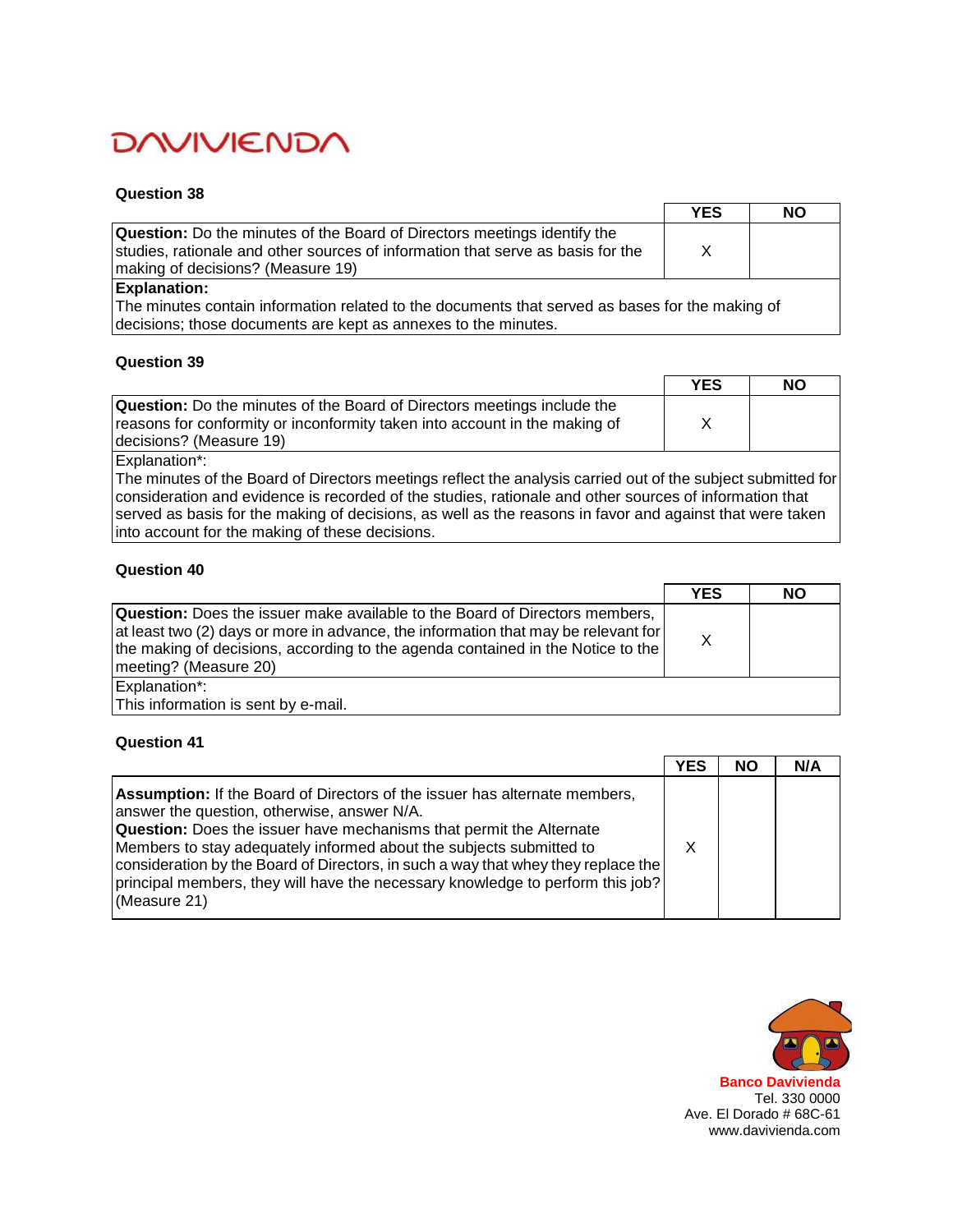#### Explanation\*:

The Regulations of the Board of Directors establish the mechanism used to keep alternate members of the Board duly informed in order that they will have the necessary knowledge when they have to act as principal members.

### **Question 42**

|                                                                                                                                                                                                                                                                                                  | <b>YES</b> | NΟ |
|--------------------------------------------------------------------------------------------------------------------------------------------------------------------------------------------------------------------------------------------------------------------------------------------------|------------|----|
| <b>Question:</b> Does the issuer have a budget item that supports the eventual hiring<br>of an external advisor by the Board of Directors, at the request of any of its<br>members, in order to contribute elements of judgment necessary for the<br>adoption of certain decisions? (Measure 22) |            |    |
| Explanation*:<br>E The budget contains an item for this purpose.                                                                                                                                                                                                                                 |            |    |

### **Support Committees**

## **Question 43**

|                                                                                                                                                                                                                                                                                                                                                                                                          | <b>YES</b> | <b>NO</b> | N/A |
|----------------------------------------------------------------------------------------------------------------------------------------------------------------------------------------------------------------------------------------------------------------------------------------------------------------------------------------------------------------------------------------------------------|------------|-----------|-----|
| <b>Assumption:</b> If a permanent committee exists, other than the one legally<br>required, whose function is, among others, to support the Board of Directors on<br>subjects of appointments and remunerations, answer the question, otherwise<br>answer N/A.<br><b>Question:</b> Does the Appointments and Remunerations Committee have at least<br>one member of the Board of Directors? (Measure 23) |            |           |     |
| Explanation:<br>Currently, Article 24 of the Board of Directors Regulations defines a Committee with an<br>informative and consulting nature, without executive powers, composed by the Grupo<br>Empresarial Bolivar parent company.                                                                                                                                                                     |            |           |     |

|                                                                                                                                                                                                                                                                  | <b>YES</b> | <b>NO</b> | N/A |
|------------------------------------------------------------------------------------------------------------------------------------------------------------------------------------------------------------------------------------------------------------------|------------|-----------|-----|
| <b>Assumption:</b> If a permanent committee exists, other than the one legally<br> required, whose function is, among others, to support the Board of Directors on<br>subjects of appointments and remunerations, answer the question, otherwise<br>lanswer N/A. |            |           |     |

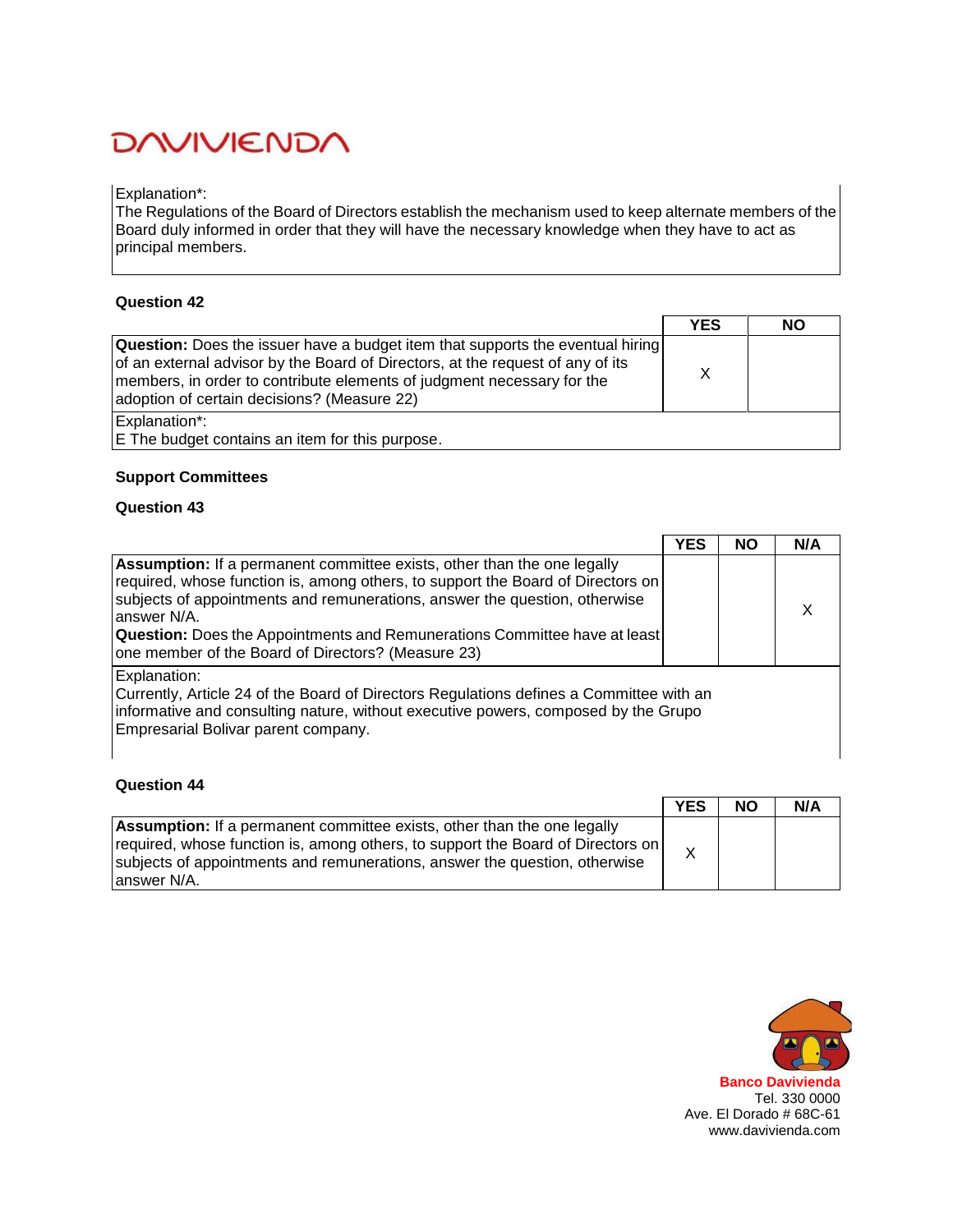| <b>Question:</b> Does the Appointments and Remunerations committee support the<br>Board of Directors in the reviewing the performance of top management,<br>understood as the President and officers of the immediately lower level?<br>(Measure 24) |  |  |
|------------------------------------------------------------------------------------------------------------------------------------------------------------------------------------------------------------------------------------------------------|--|--|
| Explanation: Currently, Article 24 of the Board of Directors Regulations defines a Committee in<br>charge of proposing the principles and parameters for appointment and remuneration of<br>employees, including top management.                     |  |  |

### **Question 45**

|                                                                                                                                                                                                                                                                                                                                                                                                                                                         | <b>YES</b> | NΟ | N/A |
|---------------------------------------------------------------------------------------------------------------------------------------------------------------------------------------------------------------------------------------------------------------------------------------------------------------------------------------------------------------------------------------------------------------------------------------------------------|------------|----|-----|
| <b>Assumption:</b> If a permanent committee exists, other than the one legally<br>required, whose function is, among others, to support the Board of Directors on<br>subjects of appointments and remunerations, answer the question, otherwise<br>answer N/A.<br><b>Question:</b> Does the Appointments and Remunerations committee propose a<br>remuneration and salary policy for employees of the issuer, including top<br>management? (Measure 24) | х          |    |     |
| Explanation: Currently, Article 24 of the Board of Directors Regulations defines a Committee in<br>charge of proposing the principles and parameters for appointment and remuneration of<br>employees, including top management.                                                                                                                                                                                                                        |            |    |     |

|                                                                                                                                                                                                                                                                                                                                                                                                                                                                    | <b>YES</b> | <b>NO</b> | N/A |
|--------------------------------------------------------------------------------------------------------------------------------------------------------------------------------------------------------------------------------------------------------------------------------------------------------------------------------------------------------------------------------------------------------------------------------------------------------------------|------------|-----------|-----|
| <b>Assumption:</b> If a permanent committee exists, other than the one legally<br>required, whose function is, among others, to support the Board of Directors on<br>subjects of appointments and remunerations, answer the question, otherwise<br>answer N/A.<br><b>Question:</b> Does the Appointments and Remunerations committee propose the<br>appointment, remuneration and removal of the President of the company or<br>whoever replaces him? (Measure 24) | X          |           |     |
| Explanation: Currently, Article 24 of the Board of Directors Regulations defines a Committee in<br>charge of proposing the principles and parameters for appointment and remuneration of<br>employees, including top management.                                                                                                                                                                                                                                   |            |           |     |

| <b>Question 47</b>                                             |            |           |     |
|----------------------------------------------------------------|------------|-----------|-----|
|                                                                | <b>YES</b> | <b>NO</b> | N/A |
| <b>Assumption:</b> If a permanent committee exists, other than |            |           |     |

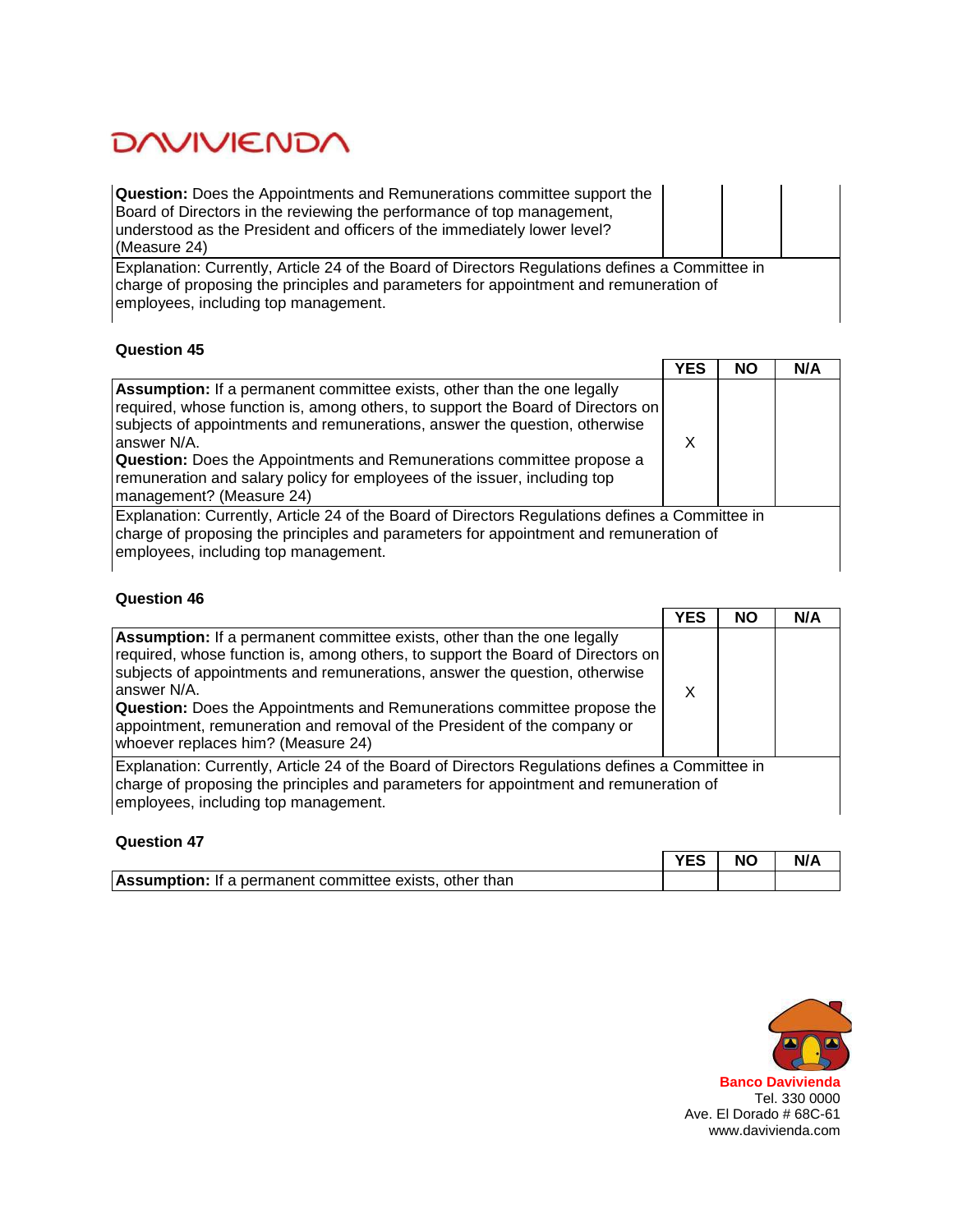the one legally required, whose function is, among others, to support the Board of Directors on subjects of appointments and remunerations, answer the question, otherwise answer N/A. **Question:** Does the Appointments and Remunerations committee propose objective criteria whereby the issuer hires its main executives? (Measure 24)

X

Explanation: Currently, Article 24 of the Board of Directors Regulations defines a Committee in charge of proposing the principles and parameters for appointment and remuneration of employees, including top management.

# **Question 48**

|                                                                                                                                                                                                                                                                                                                                                                            | <b>YES</b> | <b>NO</b> | N/A |
|----------------------------------------------------------------------------------------------------------------------------------------------------------------------------------------------------------------------------------------------------------------------------------------------------------------------------------------------------------------------------|------------|-----------|-----|
| <b>Assumption:</b> If a permanent committee exists, other than the one legally<br>required, whose function is, among others, to support the Board of Directors on<br>subjects of corporate governance, answer the question, otherwise answer N/A.<br>Question: Does the Corporate Governance committee have at least one<br>member of the Board of Directors? (Measure 23) | X          |           |     |
| Explanation: The committee is made up by three members, one of which is a member of the<br>Board of Directors, in accordance with the provisions in Article 23 of the Board of Directors<br>Regulations.                                                                                                                                                                   |            |           |     |

|                                                                                                                                                                                                                                                                                                                                                                                                                                                                                            | <b>YES</b> | <b>NO</b> | N/A |
|--------------------------------------------------------------------------------------------------------------------------------------------------------------------------------------------------------------------------------------------------------------------------------------------------------------------------------------------------------------------------------------------------------------------------------------------------------------------------------------------|------------|-----------|-----|
| <b>Assumption:</b> If a permanent committee exists, other than the one legally<br>required, whose function is, among others, to support the Board of Directors on<br>subjects of corporate governance, answer the question, otherwise answer N/A.<br><b>Question:</b> Does the Corporate Governance committee endeavor to achieve<br>that the shareholders and the market in general have full, true and timely access<br>to the issuer's information that must be disclosed? (Measure 25) |            |           |     |
| Explanation: The Committee evaluates the quality and timeliness of the information that is made<br>available to shareholders, investors and the market in general.                                                                                                                                                                                                                                                                                                                         |            |           |     |
| Question 50                                                                                                                                                                                                                                                                                                                                                                                                                                                                                |            |           |     |

|                                                                | <b>YES</b> | <b>NO</b> | N/A |
|----------------------------------------------------------------|------------|-----------|-----|
| <b>Assumption:</b> If a permanent committee exists, other than |            |           |     |

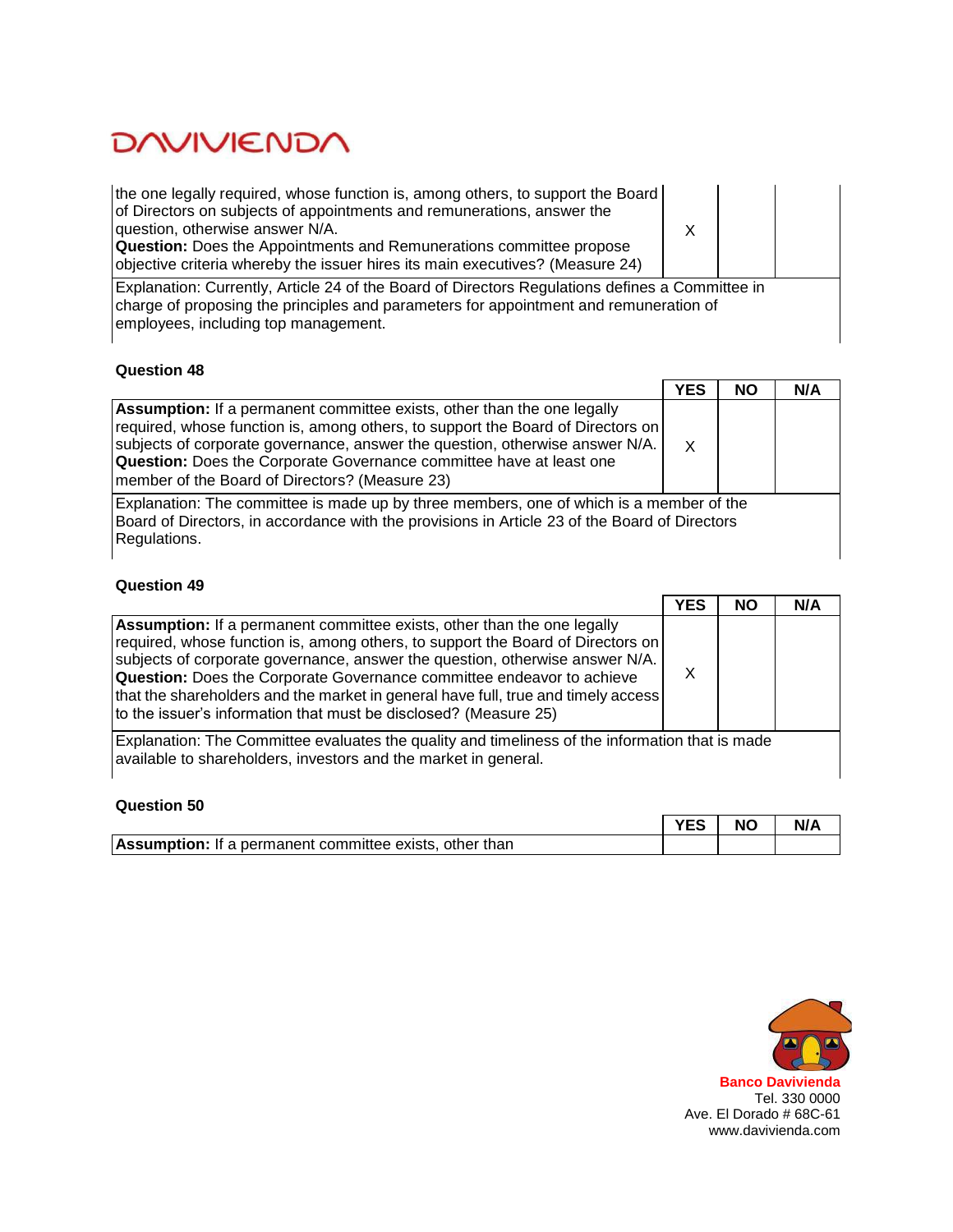| the one legally required, whose function is, among others, to support the Board<br>of Directors on subjects of corporate governance, answer the question,<br>otherwise answer N/A.<br><b>Question:</b> Does the Corporate Governance committee report on the<br>performance of the Audit Committee? (Measure 25) |  |  |
|------------------------------------------------------------------------------------------------------------------------------------------------------------------------------------------------------------------------------------------------------------------------------------------------------------------|--|--|
| Explanation: The Committee studies the activities carried out by the Audit Committee in order to<br>establish that its duties conform to applicable legal regulations.                                                                                                                                           |  |  |

#### **Question 51**

|                                                                                                                                                                                                                                                                                                                                                                                                                                        | <b>YES</b> | <b>NO</b> | N/A |
|----------------------------------------------------------------------------------------------------------------------------------------------------------------------------------------------------------------------------------------------------------------------------------------------------------------------------------------------------------------------------------------------------------------------------------------|------------|-----------|-----|
| <b>Assumption:</b> If a permanent committee exists, other than the one legally<br>required, whose function is, among others, to support the Board of Directors on<br>subjects of corporate governance, answer the question, otherwise answer N/A.<br><b>Question:</b> Does the Corporate Governance committee review and evaluate the<br>manner in which the Board of Directors fulfills its duties during the period?<br>(Measure 25) |            |           |     |
| $\Gamma$ Cynlonation: The Committee reviewe the fulfillment of the Deard of Directors' duties.                                                                                                                                                                                                                                                                                                                                         |            |           |     |

Explanation: The Committee reviews the fulfillment of the Board of Directors' duties.

# **Question 52**

|                                                                                                                                                                                                                                                                                                                                                                                                                                                            | <b>YES</b> | <b>NO</b> | N/A |
|------------------------------------------------------------------------------------------------------------------------------------------------------------------------------------------------------------------------------------------------------------------------------------------------------------------------------------------------------------------------------------------------------------------------------------------------------------|------------|-----------|-----|
| <b>Assumption:</b> If a permanent committee exists, other than the one legally<br>required, whose function is, among others, to support the Board of Directors on<br>subjects of corporate governance, answer the question, otherwise answer N/A.<br><b>Question:</b> Does the Corporate Governance committee monitor the<br>negotiations made by Board members with shares issued by the Company or by<br>other companies of the same group? (Measure 25) |            |           |     |
| Explanation: The Committee monitors the negotiations carried out by members of the Board of Directors<br>with shares issued by the company or by group companies that represent as a minimum 5% of the total<br>shares of the company in which it holds shares. This duty is contemplated in Article 6 of the Regulations of                                                                                                                               |            |           |     |

the Corporate Governance Committee.

|                                                                                | <b>YES</b> | <b>NO</b> | N/A |
|--------------------------------------------------------------------------------|------------|-----------|-----|
| <b>Assumption:</b> If a permanent committee exists, other than the one legally |            |           |     |
| required, whose function is, among others, to support the                      |            |           |     |

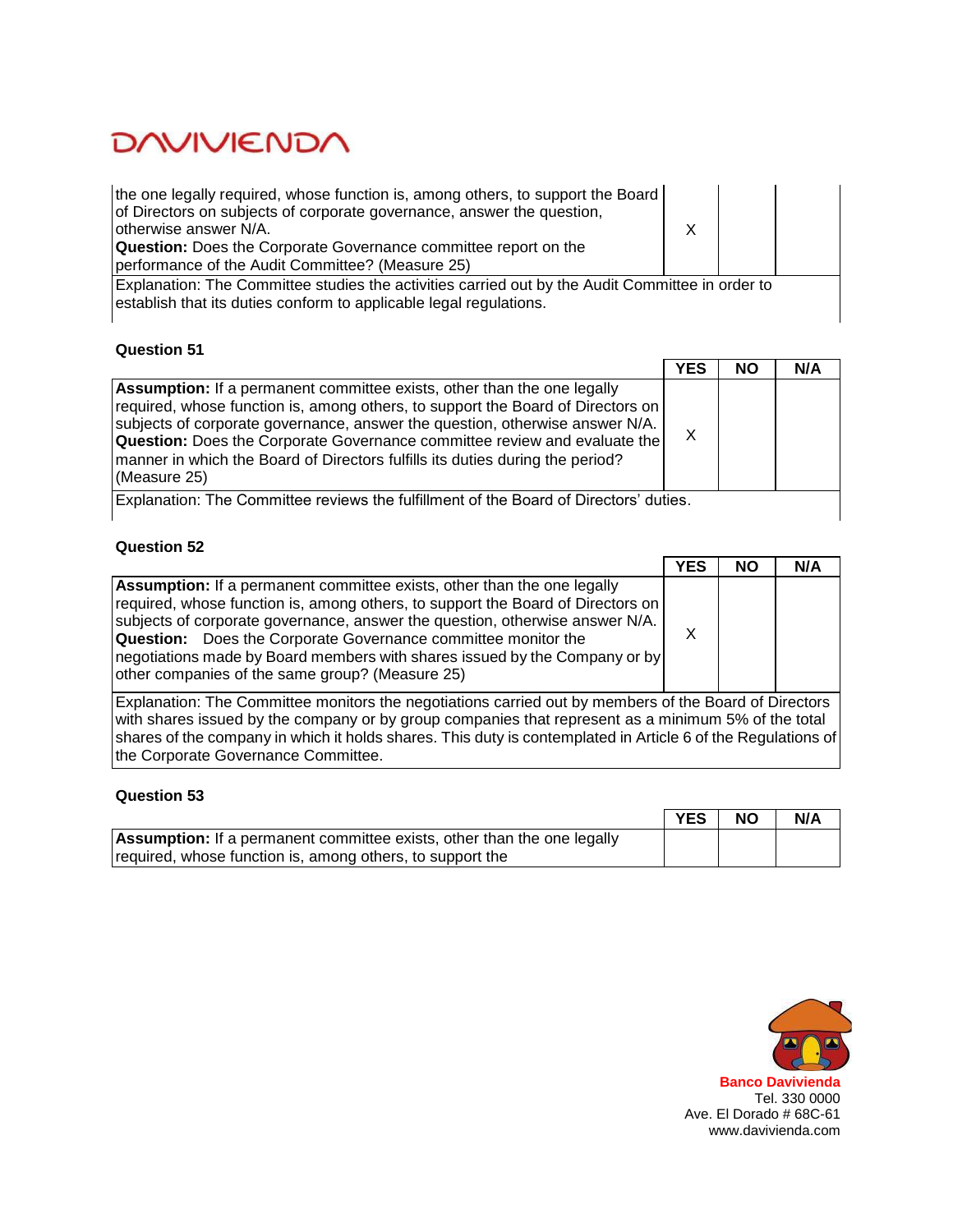Board of Directors on subjects of corporate governance, answer the question, otherwise answer N/A.

**Question:** Does the Corporate Governance committee supervise compliance with the remuneration policy for management? (Measure 25)

X

Explanation: During its meetings the committee monitors compliance with Corporate Governance policies, in accordance with the directives of Article 6, Paragraph (e) of the Rules of the Committee for Corporate Governance.

#### **Question 54**

|                                                                                                                                                                                                                                       | <b>YES</b> | <b>NO</b> |
|---------------------------------------------------------------------------------------------------------------------------------------------------------------------------------------------------------------------------------------|------------|-----------|
| In addition to the duties established by law or the bylaws, does the Audit<br>Committee issue a pronouncement, by means of a written report, regarding the<br>possible operations that are planned with related parties? (Measure 26) |            |           |

Explanation: Operations with related parties in Davivienda correspond mainly to financial and transactional operations in the ordinary course of business. Applicable financial legislation establishes limits and express conditions to carry out these operations, including in some cases unanimous approval by the Board of Directors. The specific regulation that exists on this subject for the financial sector is fulfilled in its entirety by Davivienda.

### **Question 55**

|                                                                                                                                                                                                                                                                                   | <b>YES</b> | <b>NO</b> |
|-----------------------------------------------------------------------------------------------------------------------------------------------------------------------------------------------------------------------------------------------------------------------------------|------------|-----------|
| In addition to the duties established by law or the bylaws, does the Audit<br>Committee verify that the possible operations that are planned with related<br>parties are performed under market conditions and do not violate equal<br>treatment among shareholders? (Measure 26) |            |           |

Explanation: The Audit Committee supervises that operations with related parties are performed within the limits and conditions established by financial legislation.

### **Question 56**

|                                                                                                                                                                                                                                                 | <b>YES</b> | <b>NO</b> |
|-------------------------------------------------------------------------------------------------------------------------------------------------------------------------------------------------------------------------------------------------|------------|-----------|
| In addition to the duties established by law or the bylaws, does the Audit<br>Committee establish the policies, criteria and practices that the issuer will use in<br>the development and disclosure of its financial information? (Measure 26) |            |           |
| Explanation: The Audit Committee approved such policies, criteria and practices in its meeting of April,<br>12008.                                                                                                                              |            |           |

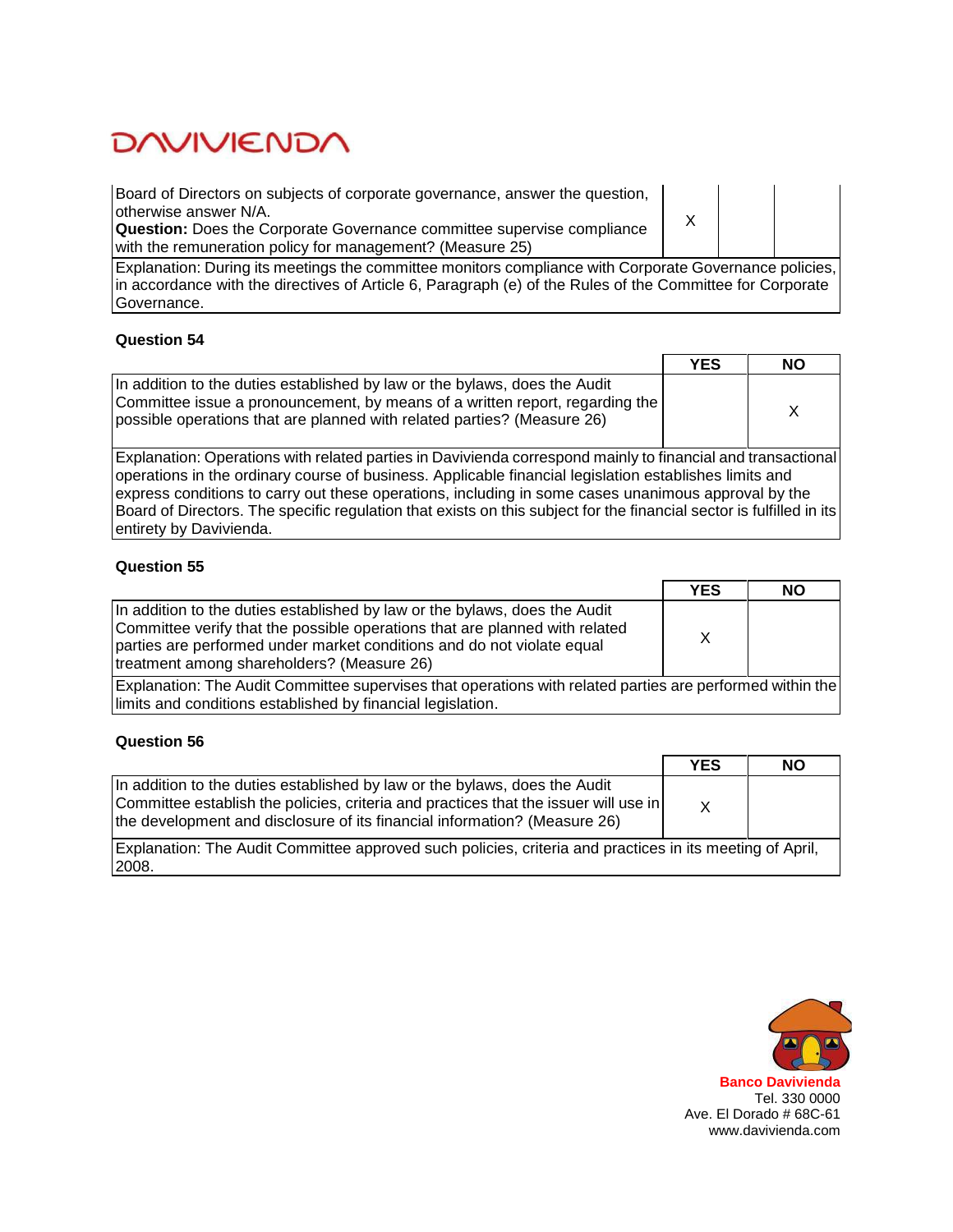#### **Question 57**

|                                                                                                                                                                                                                                                         | <b>YES</b> | <b>NO</b> |
|---------------------------------------------------------------------------------------------------------------------------------------------------------------------------------------------------------------------------------------------------------|------------|-----------|
| In addition to the duties established by law or the bylaws, does the Audit<br>Committee define mechanisms to consolidate information from the issuer's<br>control bodies for presentation of the information to the Board of Directors?<br>(Measure 26) |            |           |

Explanation: In its meeting of the month of April, 2008 the Audit Committee approved the policies, criteria and practices used for the consolidation, reporting and disclosure of financial information and defined the mechanisms to consolidate information from the Bank's control bodies for presentation to the Board.

## **III. DISCLOSURE OF FINANCIAL AND NON FINANCIAL INFORMATION**

#### **Requests for Information**

### **Question 58**

|                                                                                                                                                                                                                                                                                                                                                                                  | <b>YES</b> | <b>NO</b> |
|----------------------------------------------------------------------------------------------------------------------------------------------------------------------------------------------------------------------------------------------------------------------------------------------------------------------------------------------------------------------------------|------------|-----------|
| <b>Question:</b> Does the issuer have a service or contact point available to investors<br>that serves as communication channel between the latter and the former?<br>(Measure 27)                                                                                                                                                                                               | x          |           |
| Explanation: The Bank has an office for servicing shareholders and investors, located at Avenida El<br>Dorado No. 68B - 31, First Floor, Torre Bolívar Building, Bogotá, D.C. In addition, it has established<br>contact telephone numbers and a corporate web page link to receive comments. The information is<br>available at the corporate website, under the Investors tab. |            |           |

|                                                                                                                                                                                                                                                                                                                                                                   | <b>YES</b> | NΟ |
|-------------------------------------------------------------------------------------------------------------------------------------------------------------------------------------------------------------------------------------------------------------------------------------------------------------------------------------------------------------------|------------|----|
| When, in the issuer's criterion, it is considered that the answer to an investor<br>may place him at an advantage, does the former guarantee the access to that<br>answer to the remaining investors in an immediate manner, according to the<br>mechanisms that the issuer has established for that purpose and in the same<br>economic conditions? (Measure 28) | X          |    |
| Explanation: The information will be made available through the Corporate Web page. The mechanisms<br>are established in the Code of Good Corporate Governance and in the Guide to                                                                                                                                                                                |            |    |

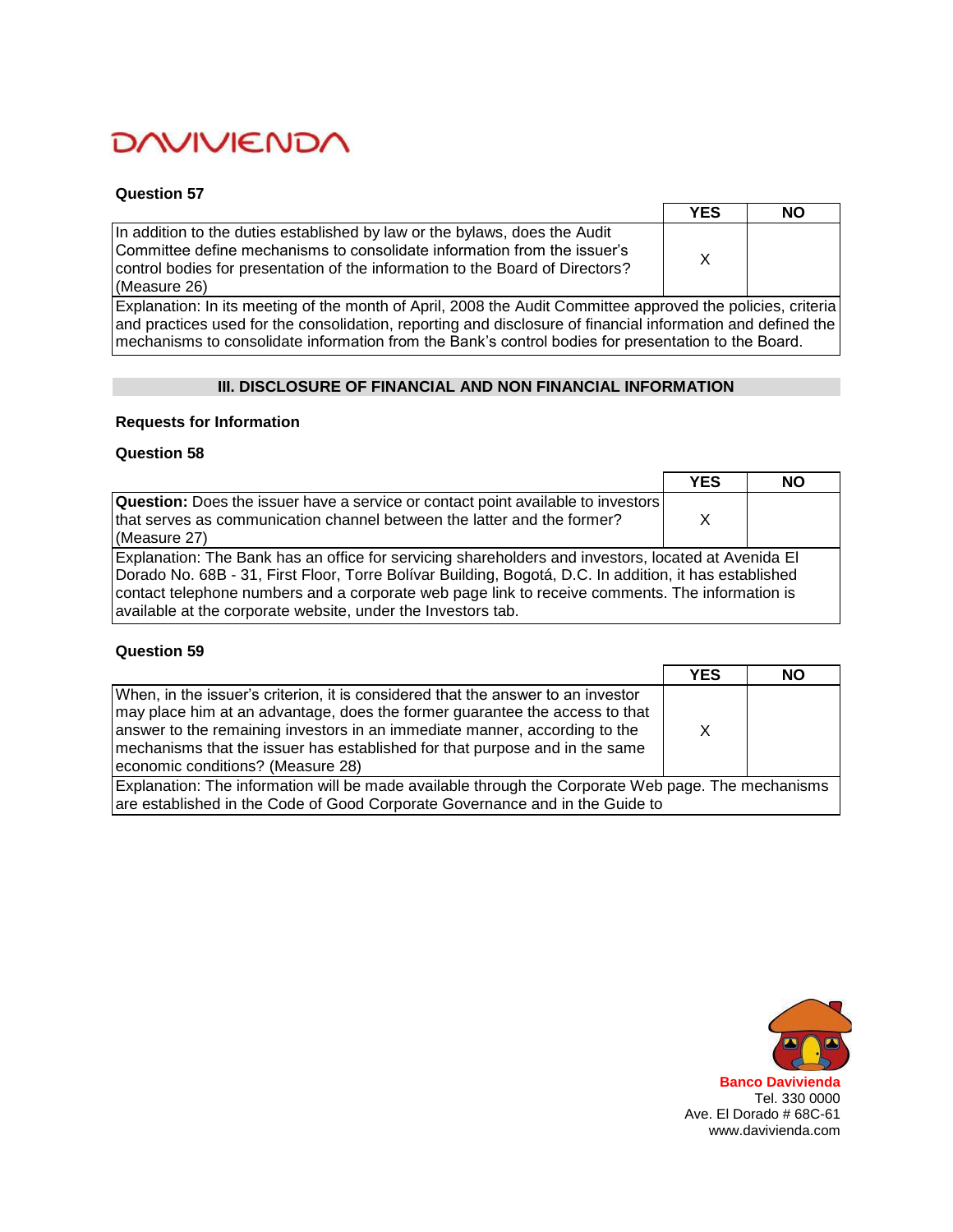# Shareholder Rights and Responsibilities.

#### **Question 60**

|                                                                                                              | <b>YES</b> | <b>NO</b> |
|--------------------------------------------------------------------------------------------------------------|------------|-----------|
| <b>Question:</b> Can a group of shareholders request the performance of specialized<br>laudits? (Measure 29) |            |           |
| Explanation: This is contemplated in Article 12 of the Good Corporate Governance Code.                       |            |           |

# **Question 61**

|                                                                                                                                                                                                                                                                                                   | <b>YES</b> | <b>NO</b> | N/A |
|---------------------------------------------------------------------------------------------------------------------------------------------------------------------------------------------------------------------------------------------------------------------------------------------------|------------|-----------|-----|
| <b>Assumption:</b> If a group of shareholders can request the performance of<br>specialized audits, answer the question, otherwise answer N/A.<br><b>Question:</b> Is there a procedure that determines the shareholding percentage by<br>which specialized audits may be requested? (Measure 30) | X          |           |     |
| Explanation: The mechanism is contemplated in Article 12 of the Good Corporate Governance<br>Code.                                                                                                                                                                                                |            |           |     |

# **Question 62**

|                                                                                                                                                                                                                                                                                                                                      | <b>YES</b> | <b>NO</b> | N/A |
|--------------------------------------------------------------------------------------------------------------------------------------------------------------------------------------------------------------------------------------------------------------------------------------------------------------------------------------|------------|-----------|-----|
| <b>Assumption:</b> If a group of shareholders can request the performance of<br>specialized audits, answer the question, otherwise answer N/A.<br><b>Question:</b> Is there a procedure that determines the reasons whereby the<br>shareholding percentage by which specialized audits may be requested was<br>defined? (Measure 30) |            |           |     |
| Explanation: This is contemplated in Article 13 of the Guide to Shareholders Rights and<br>Obligations, which is published in the corporate web page.                                                                                                                                                                                |            |           |     |

### **Question 63**

|                                                                                                                                                                                                                                                                     | <b>YES</b> | <b>NO</b> | N/A |
|---------------------------------------------------------------------------------------------------------------------------------------------------------------------------------------------------------------------------------------------------------------------|------------|-----------|-----|
| <b>Assumption:</b> If a group of shareholders can request the performance of<br>specialized audits, answer the question, otherwise answer N/A.<br><b>Question:</b> Is there a procedure that determines the requirements of the request<br>for a specialized audit? |            |           |     |

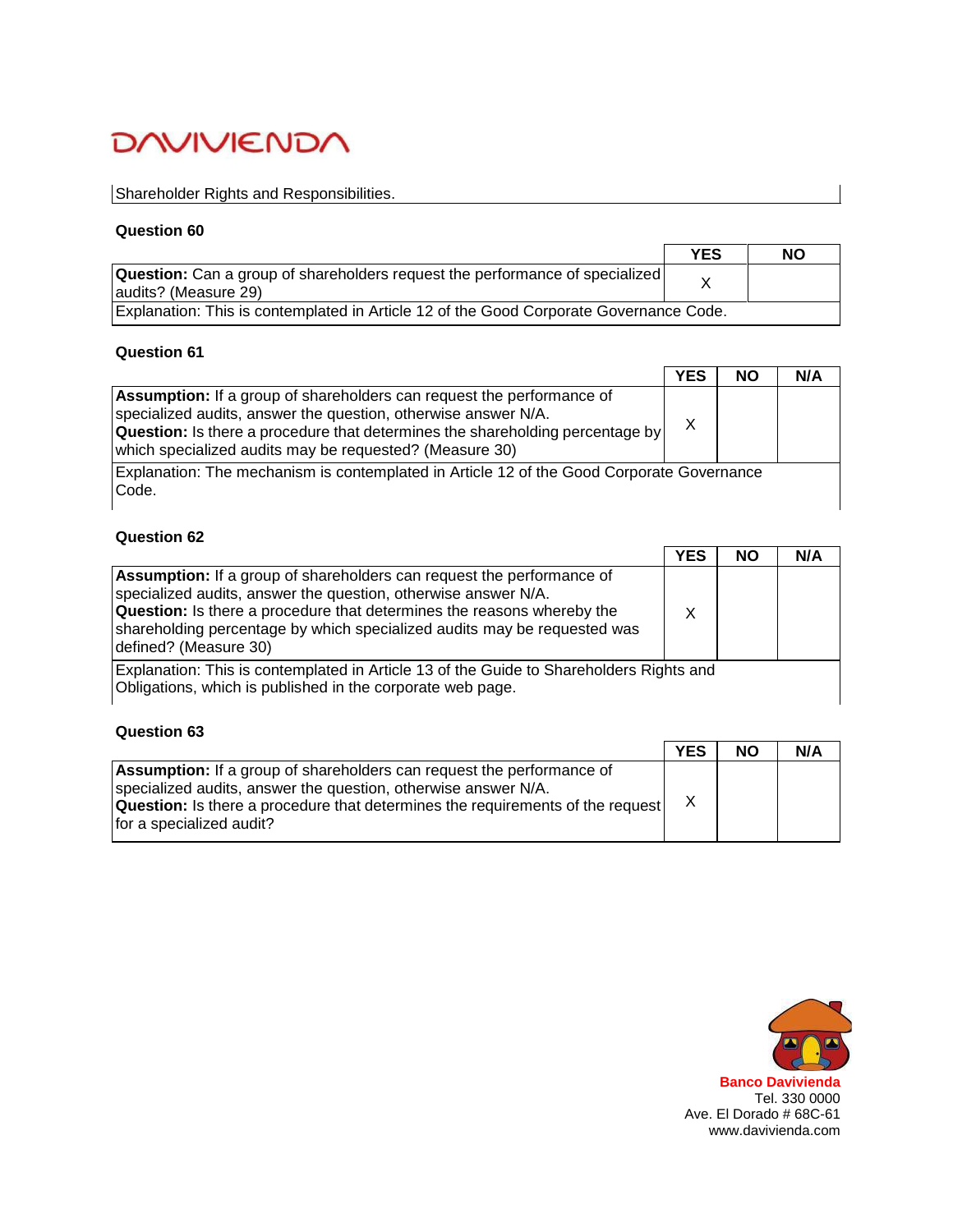Explanation: This is defined in Article 12 of the Good Corporate Governance Code.

## **Question 64**

|                                                                                                                                                                                                                                                                                                                     | <b>YES</b> | <b>NO</b> | N/A |
|---------------------------------------------------------------------------------------------------------------------------------------------------------------------------------------------------------------------------------------------------------------------------------------------------------------------|------------|-----------|-----|
| <b>Assumption:</b> If a group of shareholders can request the performance of<br>specialized audits, answer the question, otherwise answer N/A.<br><b>Question:</b> Is there a procedure that determines to whom the practice of the<br>specialized audits corresponds and how the designation is made? (Measure 30) | X          |           |     |
| Explanation: This is contemplated in Article 12 of the Good Corporate Governance Code and in<br>Article 13 of the Guide to Shareholders Rights and Obligations.                                                                                                                                                     |            |           |     |

### **Question 65**

|                                                                                                                                                                                                                                                                           | <b>YES</b> | NΟ | N/A |
|---------------------------------------------------------------------------------------------------------------------------------------------------------------------------------------------------------------------------------------------------------------------------|------------|----|-----|
| <b>Assumption:</b> If a group of shareholders can request the performance of<br>specialized audits, answer the question, otherwise answer N/A.<br><b>Question:</b> Is there a procedure that determines who must bear the cost of the<br>specialized audits? (Measure 30) | X          |    |     |
| Explanation: This is contemplated in Article 12 of the Good Corporate Governance Code and in<br>Article 13 of the Guide to Shareholders Rights and Obligations.                                                                                                           |            |    |     |

# **Question 66**

|                                                                                                                                                                                                                                                                                                                            | <b>YES</b> | <b>NO</b> | N/A |
|----------------------------------------------------------------------------------------------------------------------------------------------------------------------------------------------------------------------------------------------------------------------------------------------------------------------------|------------|-----------|-----|
| <b>Assumption:</b> If a group of shareholders can request the performance of<br>specialized audits, answer the question, otherwise answer N/A.<br><b>Question:</b> Are there exact time frames provided for each of the phases or steps<br>of the procedure related to the contracting of specialized audits? (Measure 30) | x          |           |     |
| Explanation: This is contemplated in Article 12 of the Good Corporate Governance Code and in<br>Article 13 of the Guide to Shareholders Rights and Obligations.                                                                                                                                                            |            |           |     |
| Information to the market                                                                                                                                                                                                                                                                                                  |            |           |     |

| ,,,,<br>. .<br>י∟י | <b>NC</b><br>____ |
|--------------------|-------------------|

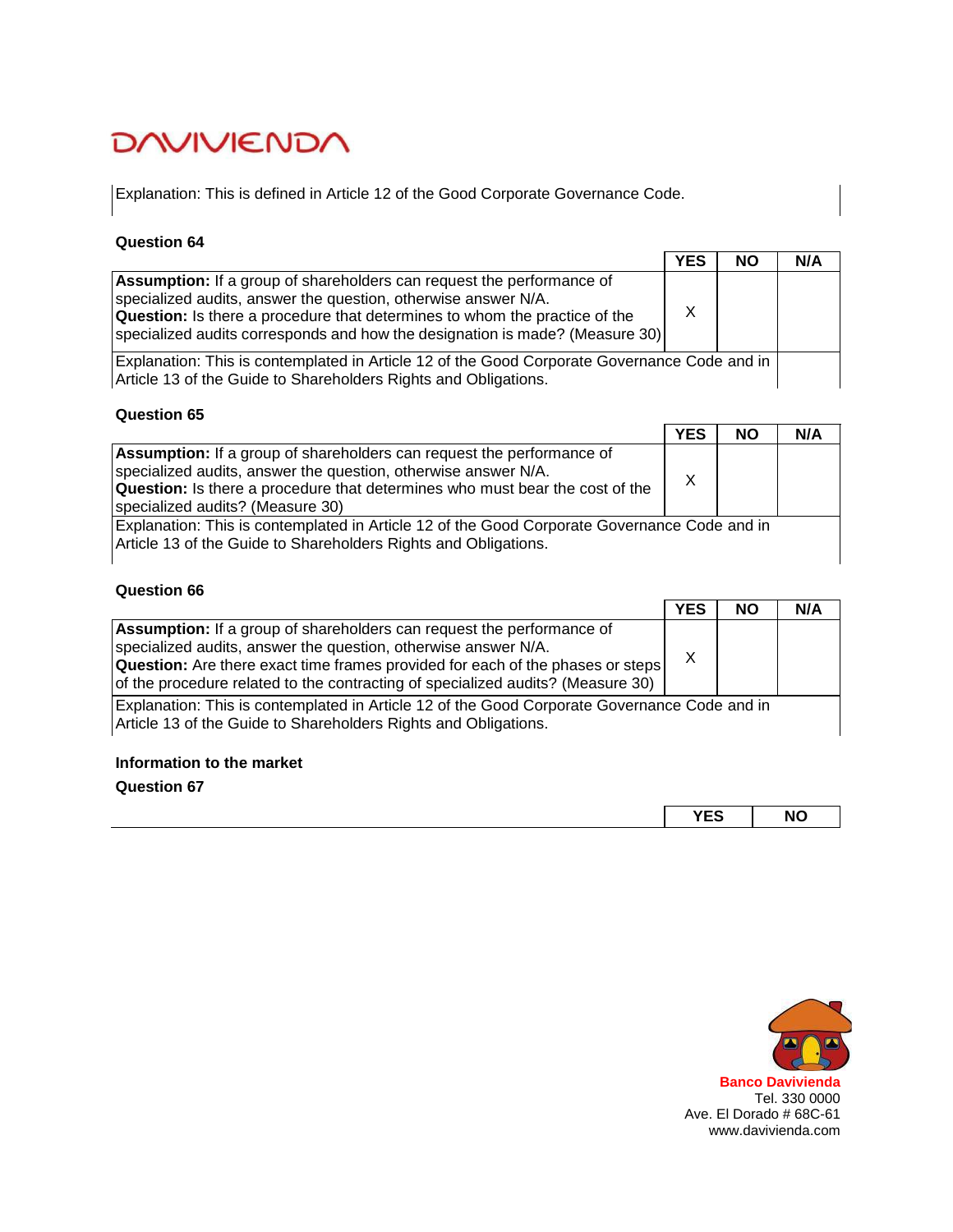**Question:** Are there mechanisms provided by the issuer which allow disclosure to shareholders and other investors of material findings resulting from internal control activities? (Measure 31)

X

Explanation: Through the Statutory Auditor's report to the General Stockholders' Meeting and the Internal Control System report.

### **Question 68**

(Measure 32). The issuer discloses to the market the general policies applicable to the remuneration and to any economic benefit granted to:

|                                                                                                        | <b>YES</b> | <b>NO</b> |
|--------------------------------------------------------------------------------------------------------|------------|-----------|
| Board of Directors Members                                                                             |            |           |
| Legal Representative                                                                                   |            |           |
| <b>Statutory Auditor</b>                                                                               |            |           |
| <b>External Advisors</b>                                                                               |            |           |
| <b>External Auditors</b>                                                                               |            |           |
| Explanation: Davivienda discloses remuneration and economic benefit policies. Davivienda does not have |            |           |

external auditors; if they are contracted, the remuneration policy will be disclosed.

#### **Question 69**

|                                                                                                                                                                                                                                                                                                                                 | <b>YES</b> | <b>NO</b> |
|---------------------------------------------------------------------------------------------------------------------------------------------------------------------------------------------------------------------------------------------------------------------------------------------------------------------------------|------------|-----------|
| <b>Question:</b> Does the issuer disclose to the market the agreements entered into<br>with its directors, administrators, main executives and legal representatives,<br>including their relatives, partners and other related parties? (Measure 33)                                                                            |            |           |
| Explanation: The report of the Corporate Governance Committee provides information about the<br>$\sim$ . The contract of the contract of the contract of the contract of the contract of the contract of the contract of the contract of the contract of the contract of the contract of the contract of the contract of the co |            |           |

agreements that have a relevant nature or that do not derive from the ordinary course of business.

#### **Question 70**

|                                                                                                                               | <b>YES</b> | <b>NO</b> |
|-------------------------------------------------------------------------------------------------------------------------------|------------|-----------|
| <b>Question:</b> Does the issuer disclose its internal regulations on conflict<br>resolution? (Measure 34)                    |            |           |
| Explanation: This is contemplated in Article 46 of the Good Corporate Governance Code, which is<br>published on the Web page. |            |           |

|                                                                                    | <b>YES</b> | NΟ |
|------------------------------------------------------------------------------------|------------|----|
| <b>Question:</b> Does the issuer disclose to the market the criteria applicable to |            |    |
| negotiations that its directors, administrators and officers make                  |            |    |

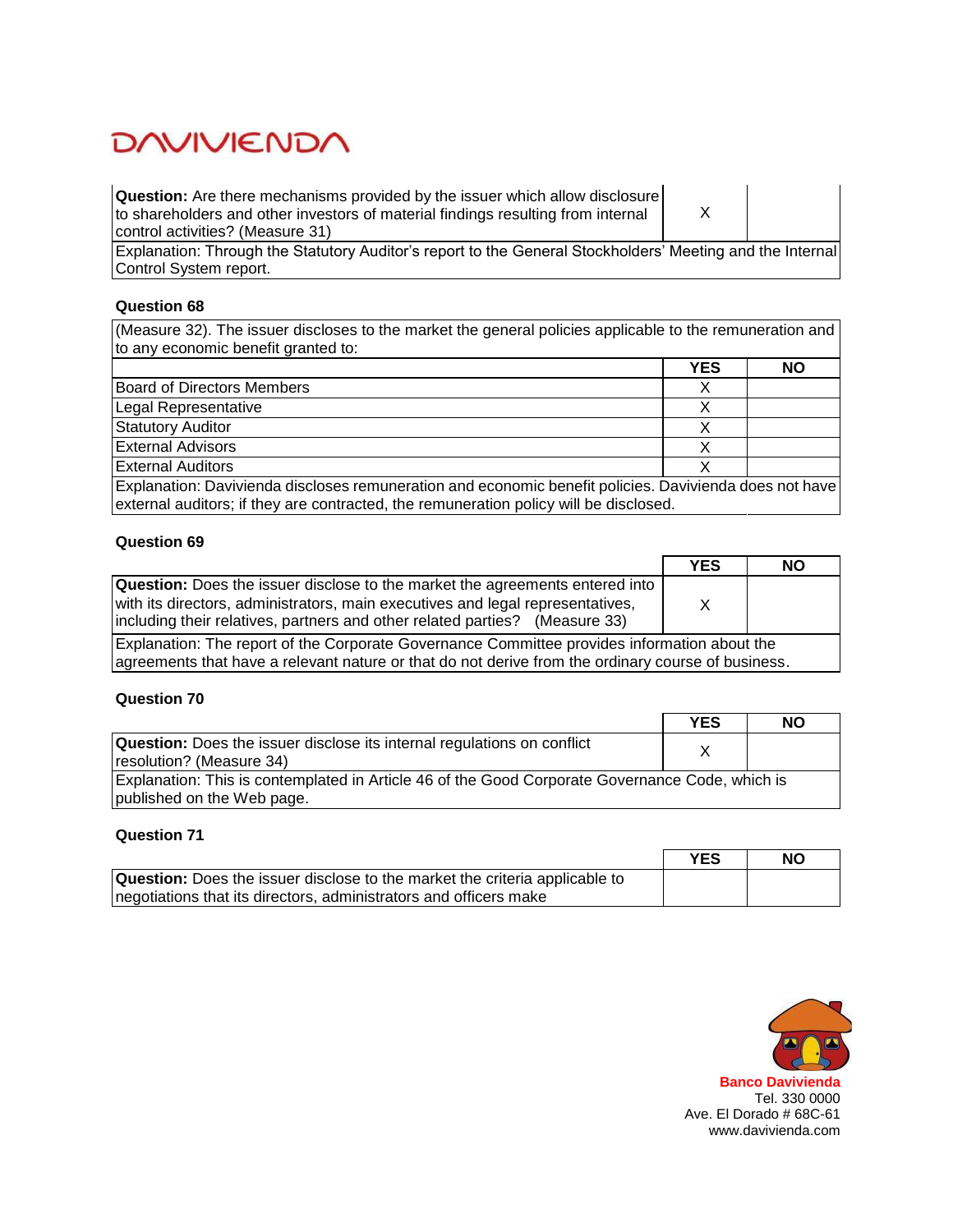| with the shares and other securities issued by it, such as for example, the right to<br>preemption? (Measure 35)                                              |  |
|---------------------------------------------------------------------------------------------------------------------------------------------------------------|--|
| Explanation: The policies for negotiation of shares by management are published In the Good Corporate<br>Governance Code, which is available on the Web page. |  |

# **Question 72**

|                                                                                                                                                                                                                                                                                                                                                                                                                      | <b>YES</b> | <b>NO</b> |
|----------------------------------------------------------------------------------------------------------------------------------------------------------------------------------------------------------------------------------------------------------------------------------------------------------------------------------------------------------------------------------------------------------------------|------------|-----------|
| <b>Question:</b> Does the issuer disclose to the market the resumes of the members<br>of the Board of Directors and internal control bodies, and should these not exist,<br>of the equivalent bodies, as well as those of legal representatives, in such a way<br>that they allow knowledge of their qualifications and experience regarding<br>Imanagement capacity in the matters under their charge? (Measure 36) |            |           |
| Explanation: The information is published in the Corporate Web page.                                                                                                                                                                                                                                                                                                                                                 |            |           |

# **Statutory Auditor**

### **Question 73**

|                                                                                                                                                                                                                                                                                | YES | <b>NO</b> |
|--------------------------------------------------------------------------------------------------------------------------------------------------------------------------------------------------------------------------------------------------------------------------------|-----|-----------|
| <b>Question:</b> Did the issuer designate as statutory auditors persons or firms that<br>have received income from the company and/or from its related parties that<br>represent 25% or more of their latest annual income? (Measure 37)                                       |     | x         |
| Explanation: During the year 2014 the Statutory Auditor was designated. Nevertheless, the firm that<br>performed the duty certified that 25% or more of its income does not originate from the bank or its related<br>parties. Therefore Measure 37 is adopted and undertaken. |     |           |

# **Question 74**

|                                                                                                  | <b>YES</b> | <b>NO</b> |
|--------------------------------------------------------------------------------------------------|------------|-----------|
| <b>Question:</b> Do the issuer or its related parties contract with the Statutory Auditor        |            |           |
| services other than auditing? (Measure 38)                                                       |            |           |
| No services other than auditing were contracted. Therefore Measure 38 is received and undertaken |            |           |

|                                                                                      | <b>YES</b> | <b>NO</b> |
|--------------------------------------------------------------------------------------|------------|-----------|
| <b>Question:</b> Do the agreements by the issuer and the Statutory Auditor establish |            |           |
| clauses for rotation of individuals who perform the                                  |            |           |

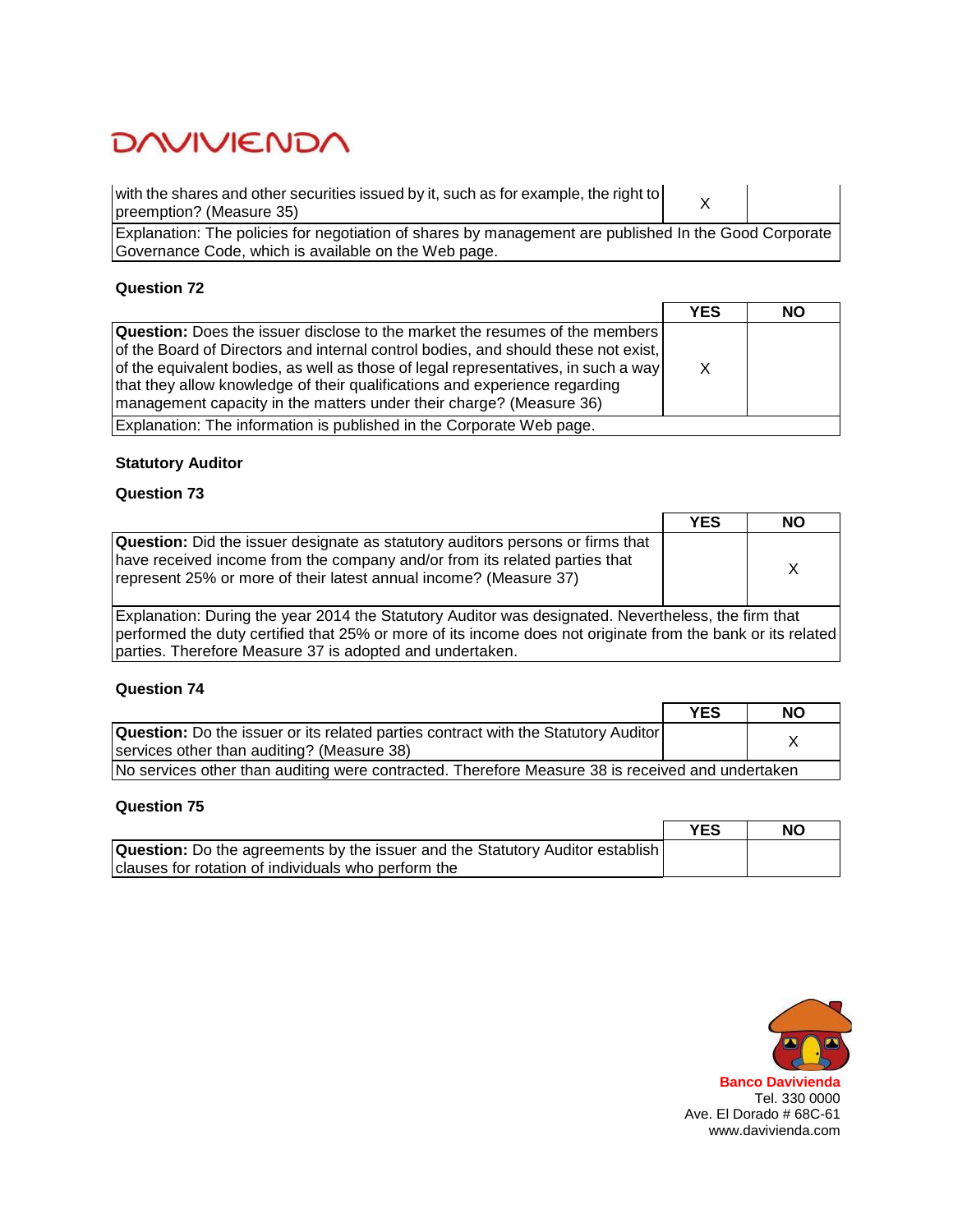| statutory audit duties every five (5) years? (Measure 39)  $\overline{X}$ Explanation: The agreement entered into with the Statutory Auditor incorporates this measure.

## **Question 76**

|                                                                                                            | <b>YES</b> | <b>NO</b> |
|------------------------------------------------------------------------------------------------------------|------------|-----------|
| <b>Question:</b> Does the issuer require from the Statutory Auditor that the person                        |            |           |
| who has been rotated must wait at least two (2) years to reassume the statutory                            | $\times$   |           |
| auditing of the same company? (Measure 39)                                                                 |            |           |
| Explanation: The Issuer requires from the statutory auditor that the person who has been rotated must wait |            |           |
| at least two years to resume auditing the company.                                                         |            |           |

## **IV. CONFLICT RESOLUTION**

## **Question 77**

|                                                                                                                                                                                                                                                   | <b>YES</b> | NΟ |
|---------------------------------------------------------------------------------------------------------------------------------------------------------------------------------------------------------------------------------------------------|------------|----|
| <b>Question:</b> Does the issuer adopt necessary measures to inform its<br>shareholders about the jurisdictional procedure they have to enforce the<br>protection of their rights with the Financial Superintendence of Colombia?<br>(Measure 40) | $\times$   |    |
| Explanation: This is comprised in the Guide to Rights and Obligations published in the Corporate Web                                                                                                                                              |            |    |
| page.                                                                                                                                                                                                                                             |            |    |

## **Question 78**

|                                                                                                                                                                                                                                                 | <b>YES</b> | <b>NO</b> |
|-------------------------------------------------------------------------------------------------------------------------------------------------------------------------------------------------------------------------------------------------|------------|-----------|
| <b>Question:</b> Has the issuer adopted the direct settlement option for the resolution<br>of conflicts that arise between the issuer and shareholders, between the<br>shareholders and management, and among the shareholders? (Measure<br>(41 | X          |           |
| Explanation: This is contemplated in Article 46 of the Good Corporate Governance Code, and the bylaws<br>were reformed to include said provision, together with arbitration, as mechanisms for settlement of<br>controversies.                  |            |           |

|                                                                               | <b>YES</b> | <b>NO</b> |
|-------------------------------------------------------------------------------|------------|-----------|
| <b>Question:</b> Does the issuer provide an alternative settlement method for |            |           |
| conflicts that arise between the issuer and shareholders, between the         |            |           |
| shareholders and management, and among the shareholders? (Measure 41)         |            |           |

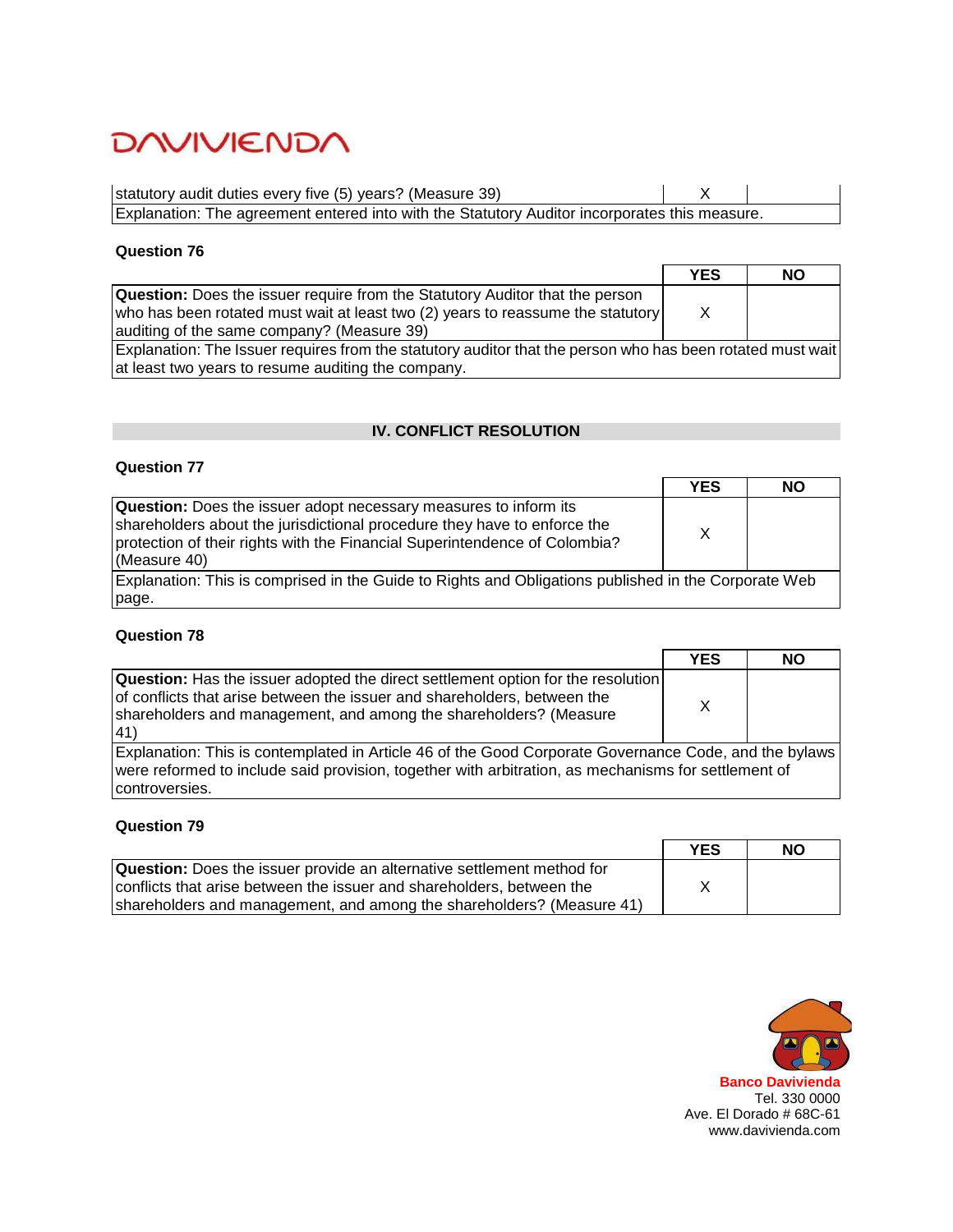Explanation: This is comprised in Article 46 of the Good Corporate Governance Code and in Article 63 of the bylaws.

#### **Optional Question**

#### **Question 80**

If there are corporate governance practices additional to those recommended by the Best Corporate Governance Practices, the issuer has the option to disclose them in this section.

- DAVIVIENDA received recognition as an international standard issuer (Investor Relations, IR), granted by BVC and Asobolsa. (Article 1.2.6 of Single BVC Circular), for the exercise of good practices in information disclosure and relations with investors.
- Davivienda, in order to strengthen its information mechanisms, included in its Corporate Web page a specialized space for Corporate Governance with Bank information on this subject.
- Davivienda has prepared a Basic Corporate Governance Guide intended to report the scope of this subject to all stakeholders, and the disclosure of same has been made since December 2007 through the Corporate Web page.
- Davivienda identified its Corporate Governance bodies, disclosing the same expressly in its Corporate Governance Code. These bodies are divided into the following groups: directive bodies, administration bodies, external control bodies, conflict resolution bodies and Corporate Government disclosure and compliance bodies.
- Davivienda has identified a set of Corporate Governance ruling principles and norms that it has formalized in its Corporate Governance Code. Such principles and rules are: competence, priority of Corporate Governance norms, access to information, prevalence of the corporate interest in a conflict of interest, and confidentiality.
- In its self-regulation exercise, Davivienda adopted a new Good Corporate Governance Code in December 2007.
- Twice a year Davivienda prepares a Corporate Governance report, supplementary to the management report, to be presented to the General Stockholders Meeting.
- During the exercise of the right of inspection, Davivienda makes available to its Shareholders, in addition to the documents required by law, the Bank's Corporate Governance documents.



**Banco Davivienda** Tel. 330 0000 Ave. El Dorado # 68C-61 www.davivienda.com